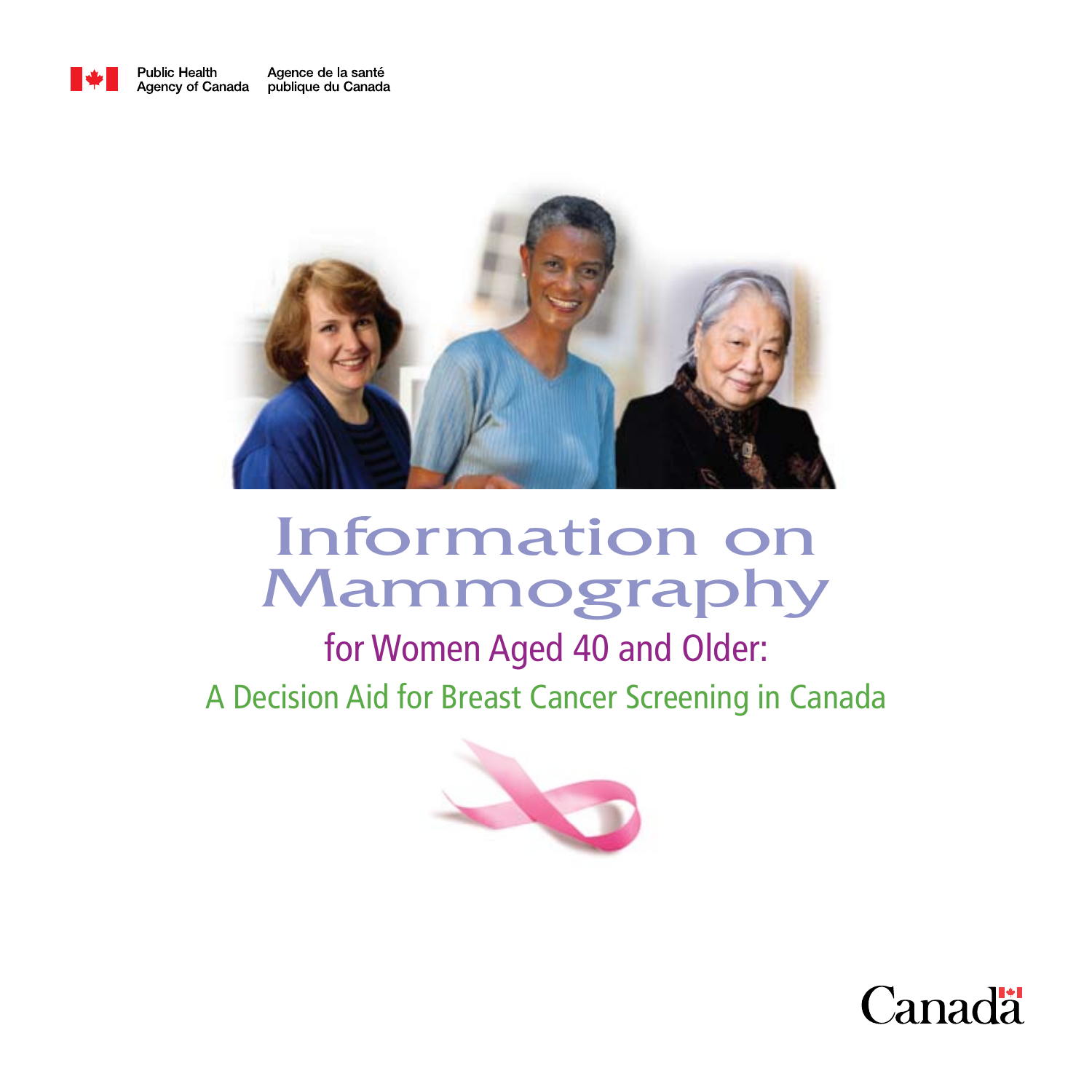"Information on Mammography for Women Aged 40 and Older: A Decision Aid for Breast Cancer Screening in Canada" is a product of the Canadian Breast Cancer Screening Initiative (CBCSI). The CBCSI is a part of the Canadian Breast Cancer Initiative. The Initiative includes the Public Health Agency of Canada, provincial/territorial breast screening programs, professional associations, non-governmental organizations, and women.

The Chronic Disease Management Division, Centre for Chronic Disease Prevention and Control, Public Health Agency of Canada funded the project. No financial benefit will result from its publication.

#### Medical Disclaimer/Notice:

This material is meant to provide information only. It is not a substitute for a professional medical opinion. Readers are encouraged to confirm the information in this booklet with other sources, including their health care provider. Readers should carefully review the information and ask any questions that arise with their health care provider or other qualified health care professional. If you have a medical problem, please contact a qualified health care professional. You should never ignore professional advice or delay seeking treatment based on the information contained in this booklet.

The content of this booklet is based on accepted medical practice and scientific research available at the time of production.

© Her Majesty the Queen in Right of Canada, 2009

|        | Cat. No. HP5-86/2009E     | ISBN:978-1-100-13749-0 |
|--------|---------------------------|------------------------|
| Online |                           |                        |
|        | Cat. No. HP5-86/2009E-PDF | ISBN:978-1-100-13750-6 |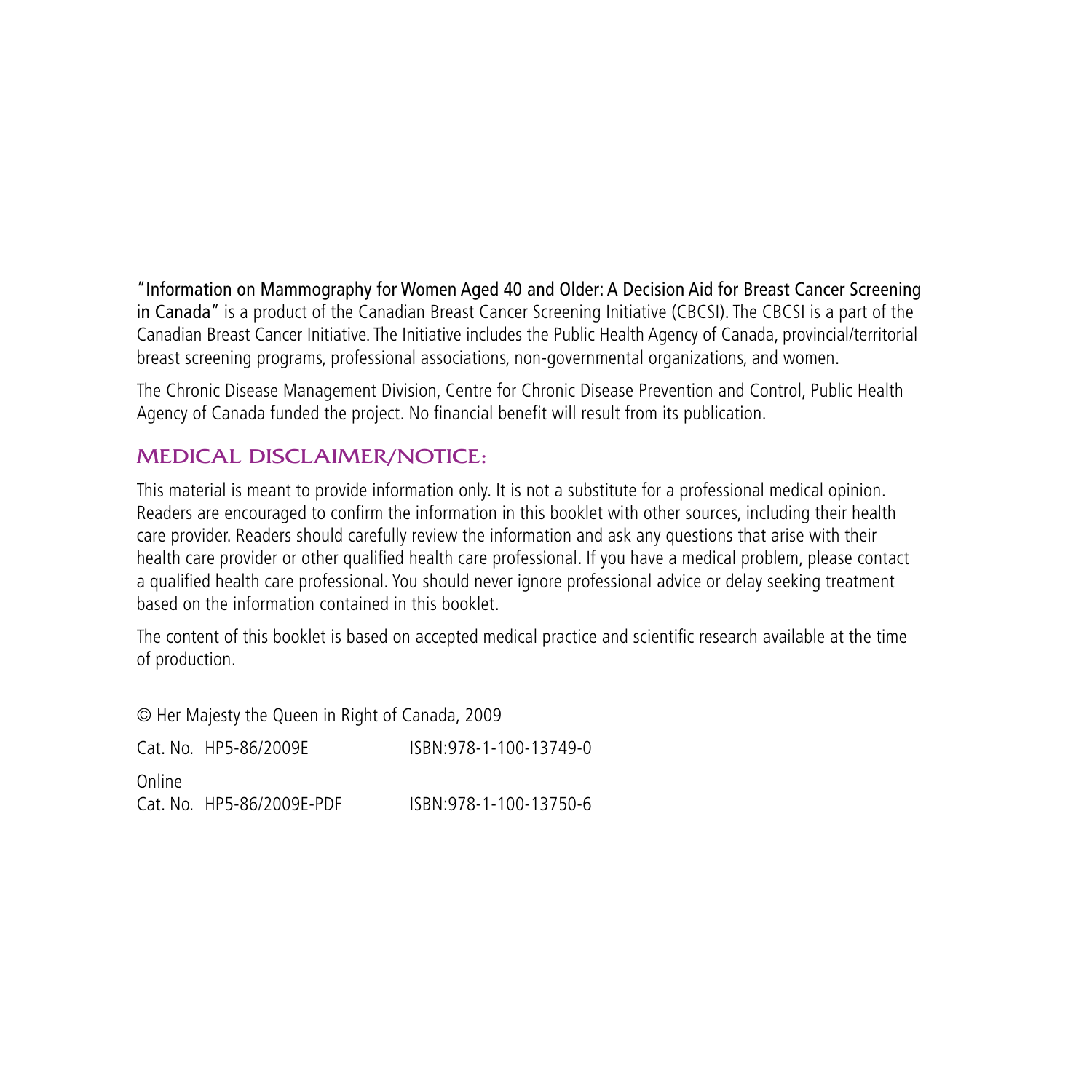# Information on Mammography

## for Women Aged 40 and Older A Decision Aid for Breast Cancer Screening in Canada



Note: Scientific references and technical notes are accessible upon request or online.

www.publichealth.gc.ca/decisionaids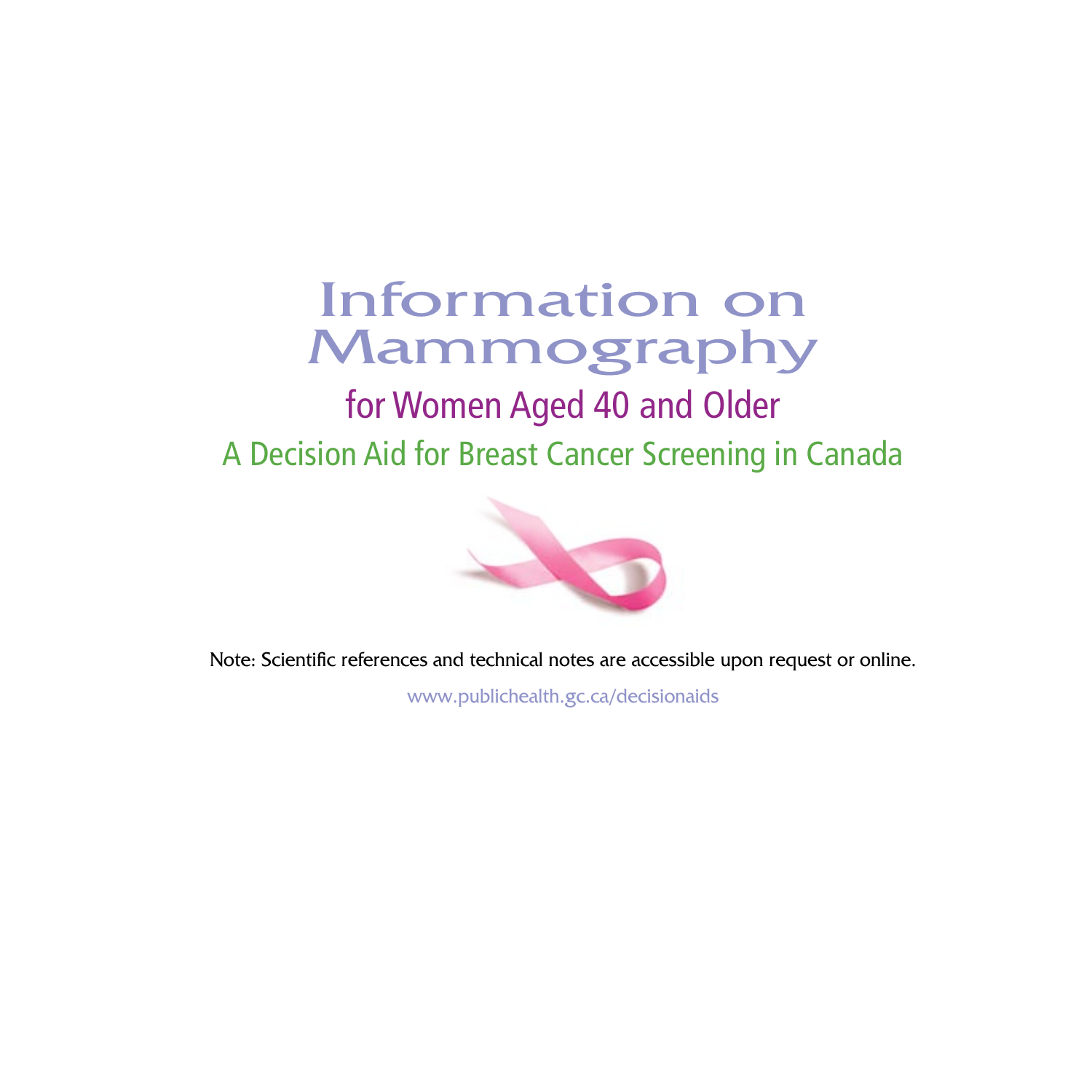#### Acknowledgements:

The Public Health Agency of Canada would like to acknowledge the contribution of the Provincial and Territorial organized breast cancer screening programs which contribute to the Canadian Breast Cancer Screening Database at the Centre for Chronic Disease Prevention and Control, Public Health Agency of Canada.

We also wish to thank Dr. Alexandra Barratt and Dr. Kirsten Howard for guiding and contributing to the mathematical models that outline the possible harms and benefits of breast cancer mammography in Canada.

This booklet was developed using the decision support format of the Ottawa Health Research Institute, Ontario, Canada.

You may use, copy, and distribute this document for research or educational purposes, provided that this page is included with all copies of the document. Information reprinted from this document should be cited using direct reference to the original source.

Suggested citation: Public Health Agency of Canada. Information on Mammography for Women Aged 40 and Older: A Decision Aid for Breast Cancer Screening in Canada. Chronic Disease Management Division, Centre for Chronic Disease Prevention and Control, Public Health Agency of Canada, 2009.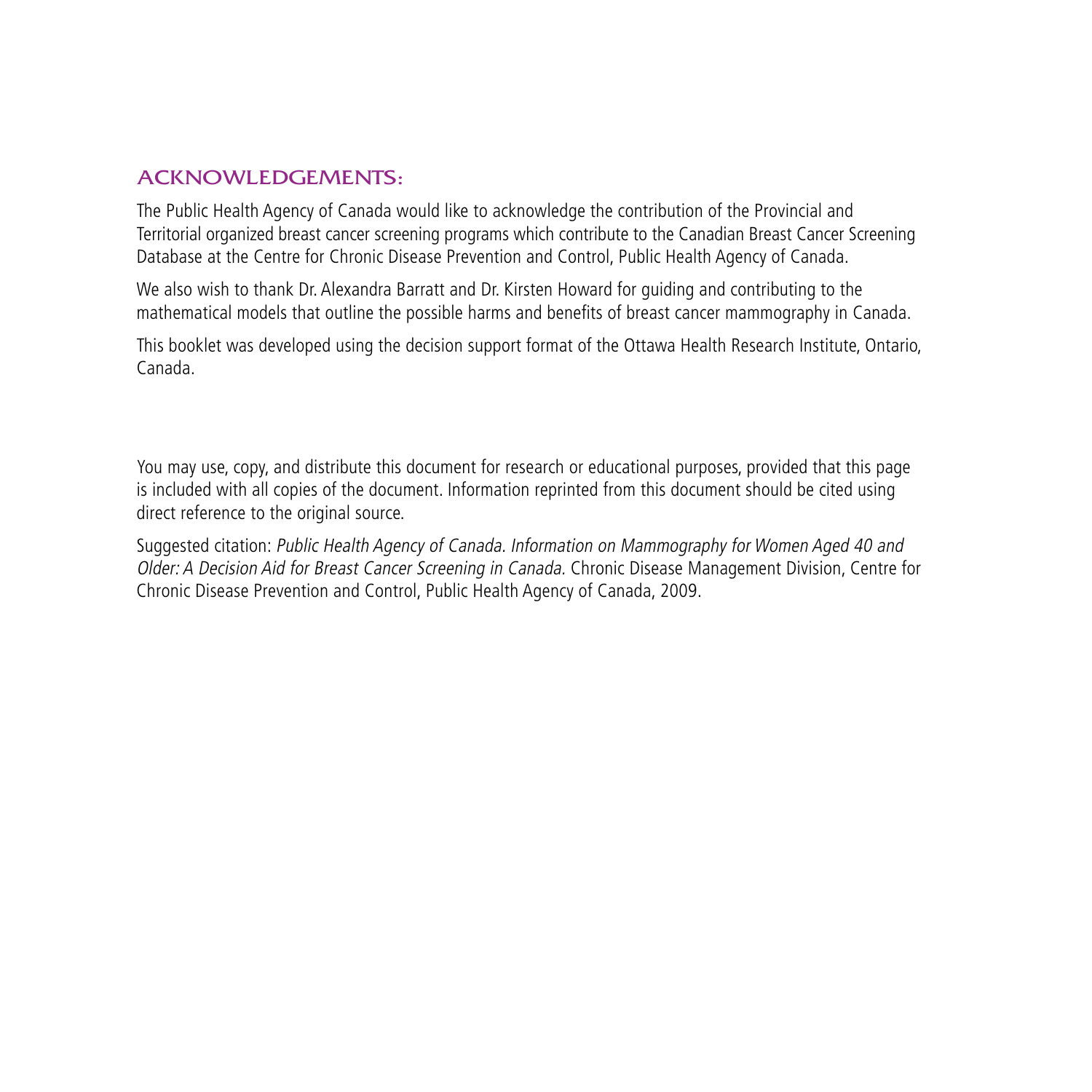#### **TABLE OF CONTENTS**

| INTRODUCTION:                         |  |
|---------------------------------------|--|
|                                       |  |
| <b>BREAST CANCER FACTS:</b>           |  |
|                                       |  |
|                                       |  |
|                                       |  |
| <b>BREAST CANCER SCREENING:</b>       |  |
|                                       |  |
|                                       |  |
|                                       |  |
|                                       |  |
|                                       |  |
| HAVING A REGULAR SCREENING MAMMOGRAM: |  |
|                                       |  |
|                                       |  |
|                                       |  |
| <b>HELP WITH YOUR DECISION</b>        |  |
|                                       |  |
|                                       |  |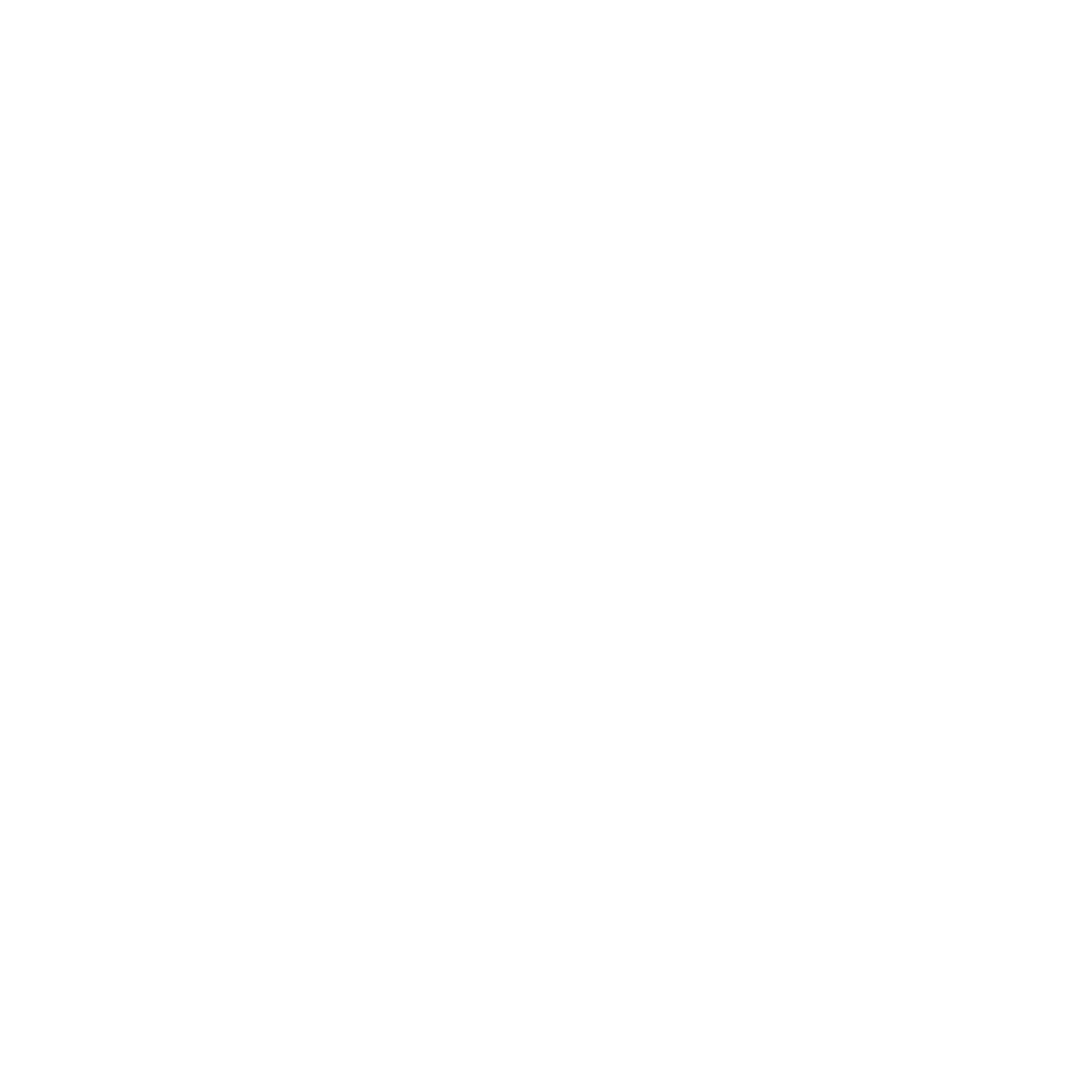#### WHAT IS A DECISION AID?

A decision aid is used to increase your knowledge so that you can make better informed decisions about your own health care.

This booklet is a decision aid. It is for women aged 40 and older who:

- do not have breast cancer:
- do not have any breast problems; and
- have not been told that they are at high risk of breast cancer.

Its goal is to provide you with information on breast cancer screening using mammography and to help you decide whether to be part of breast cancer screening or not. In this booklet, you will learn about breast cancer risks, mammography's benefits and harms, and how to decide about screening mammography based on your age group (40-49; 50-69; 70-79). Refer to age specific pages to help you decide about screening!

On page 14, there is a worksheet which we suggest you complete to help you make your decision about breast cancer screening using mammograms. You may wish to discuss it with your health care provider.

#### How common is breast cancer in Canada?

Breast cancer is one of the most common forms of cancer in women. Each year, more than 22,000 women

develop breast cancer in Canada and more than 5,000 women die of the disease. Based on current rates, one in nine women in Canada is expected to develop breast cancer during her lifetime.

The risk of getting breast cancer goes up as women get older. The risk of developing breast cancer in the next 10 years is as follows:

- 13 out of 1,000 women in their 40s
- 23 out of 1,000 women in their 50s
- 29 out of 1,000 women in their 60s
- 31 out of 1,000 women in their 70s

Since 1999, the rate of new cases of breast cancer has stabilized, and death rates have steadily declined.

#### WHAT ARE THE RISK FACTORS for breast cancer?

Risk factors are conditions that may increase your chance of developing breast cancer. Some risk factors are major, while others are minor.<sup>1-4</sup> It is important to understand that most women will have some of these risk factors.

- A **major risk** is one that puts you at least twice the risk of breast cancer compared to someone without that risk factor.
- A **minor risk** is one that put you at less than twice the risk.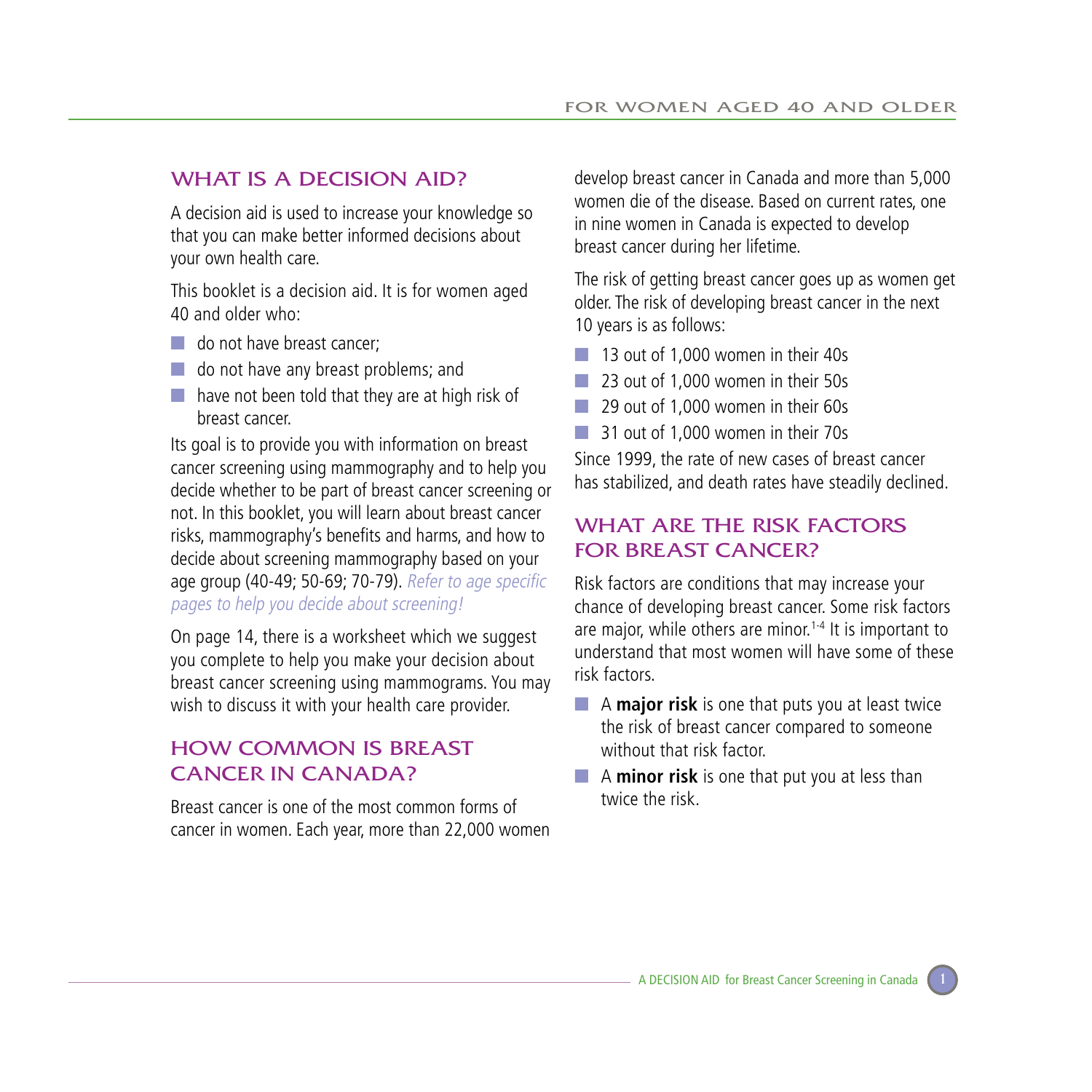#### Most women will have some of these risk factors

#### Major risk factors for breast cancer Minor risk factors for breast cancer

■ Being aged 50 or older.<sup>1-5</sup>

- Dense breast tissue as shown by a mammogram. Breast density is often lower as women age and after menopause.<sup>1-3, 6-9</sup>
- Having a previous breast tissue sample (biopsy) that showed cells that look abnormal (atypical hyperplasia).1-4,10
- A mother or sister with breast cancer especially if they learned they had breast cancer before age 50.1-5, 11-13 If more than one immediate family member had breast cancer<sup>12</sup>, or if your family has a history of ovarian cancer.<sup>11</sup> Some families may have mutation of a breast cancer gene (a permanent change in the DNA of either of the genes knows as BRCA 1 or BRC2).<sup>1,3-4,14-15</sup>
- Repeated radiation to the chest due to treatment of a disease (such as Hodgkin's). The risk is highest if you were exposed to the radiation between ages 13 to 30.1-4

- Not having any children or being more than 30 years old when a first child was born.<sup>1-2, 4, 13,16</sup>
- Starting your monthly periods (menstruation) before age 12.1-2,4-5,13
- Late menopause (after age 55).<sup>1-3,13</sup>
- Current use of hormone replacement therapy that totals 5 years or more.<sup>1-4,17-21</sup>
- Current use of the birth control pills and for 10 years after you stop taking them.<sup>1-2,4,22-24</sup>
- Overweight after menopause.<sup>1,3,25-27</sup>
- Having more than one drink of alcohol per day. 1-3,19,28-31

If you are not sure about whether you have some of these risk factors, talk to your health care provider.

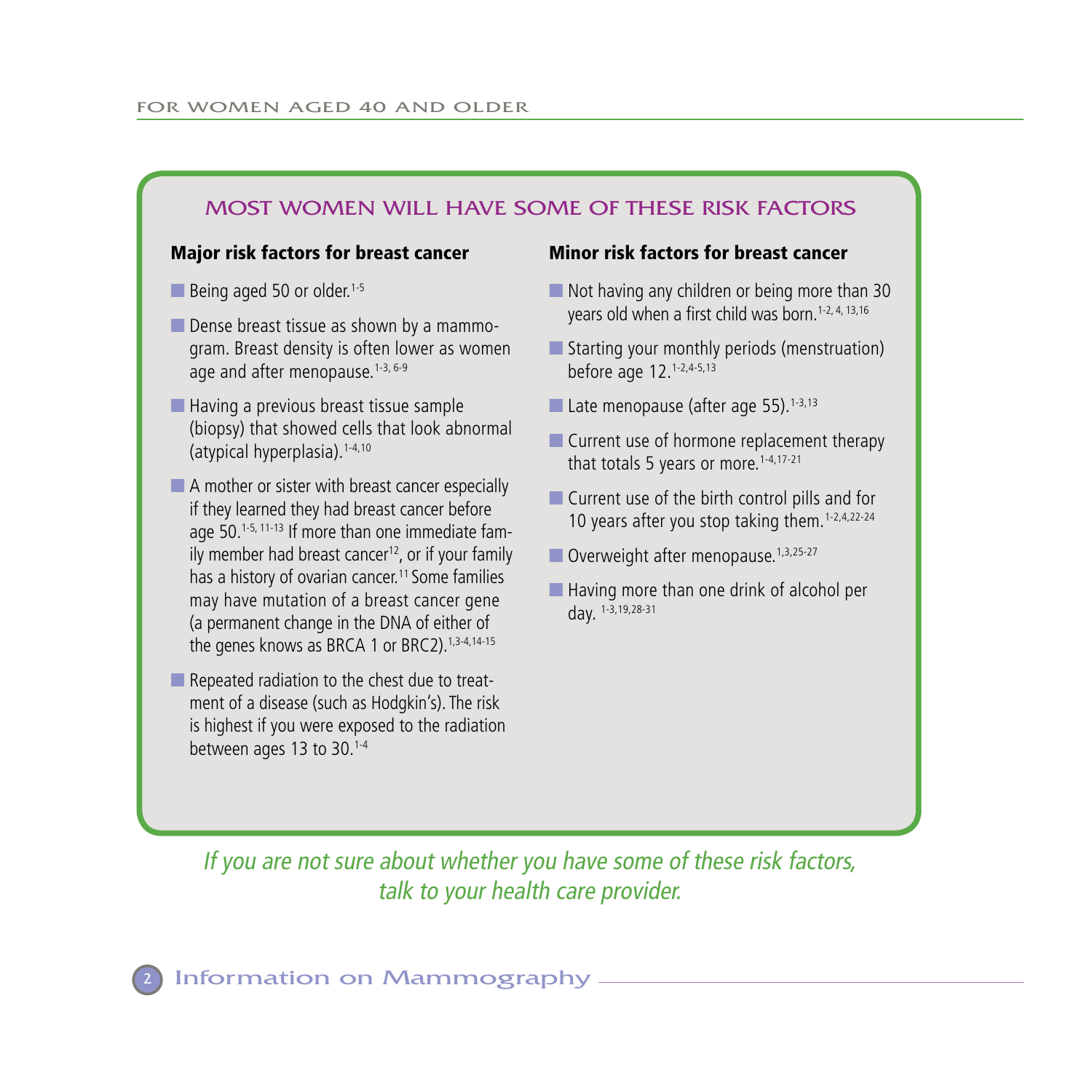Although more research is necessary before conclusions can be made, some scientific studies show other risk factors that may be linked to a higher risk of breast cancer including:31-37

- $\Box$  a diet high in fat,
- smoking, or
- being exposed to second-hand smoke.

**You may want to check off all your major and minor risk factors so that you can refer back to them later.**

■ How many major risk factors do you have? ■ **How many minor risk factors do you have?** To get a better sense of your breast cancer risk, you can ask your health care provider or use the Breast Cancer Risk Calculator available on the Public Health Agency of Canada website (www.publichealth.gc.ca/ decisionaids). This tool uses seven risk factors to predict the risk of breast cancer.

#### WHAT PROTECTS YOU AGAINST **BREAST CANCER?**

Be aware of the risk factors that you can change. These include your weight, diet, and whether you smoke or drink alcohol. Studies show that women can reduce their risk by being physically active.<sup>18,38-39</sup> Women who have given birth to more children and women who breastfed have lower breast cancer risk.4,13,18,40-41

#### WHAT IS BREAST CANCER SCREENING?

Breast cancer screening is an attempt to find cancer even when there may not be any symptoms. The goal is to find breast cancer early, when it is small and less likely to have spread to other parts of the body. This reduces a woman's chance of dying from the disease. The most common method of breast cancer screening is a mammogram.

#### WHAT IS A MAMMOGRAM?

A mammogram is a medical test that uses x-rays to take pictures of the internal structure of the breast. The testing is also known as "mammography". Mammograms are done for two reasons:

**Screening:** When women participate on a routine basis to have mammograms done to find breast cancer at an early stage. This type of mammogram looks for signs that breast cancer may be developing, even though no symptoms are there.

**Diagnostic:** This is typically done to check for breast cancer after a lump or any other sign/symptom has been found such as pain, skin thickening, nipple discharge, or a change in breast size or shape. It may also be used as a second test if a screening mammogram finds something that is not normal.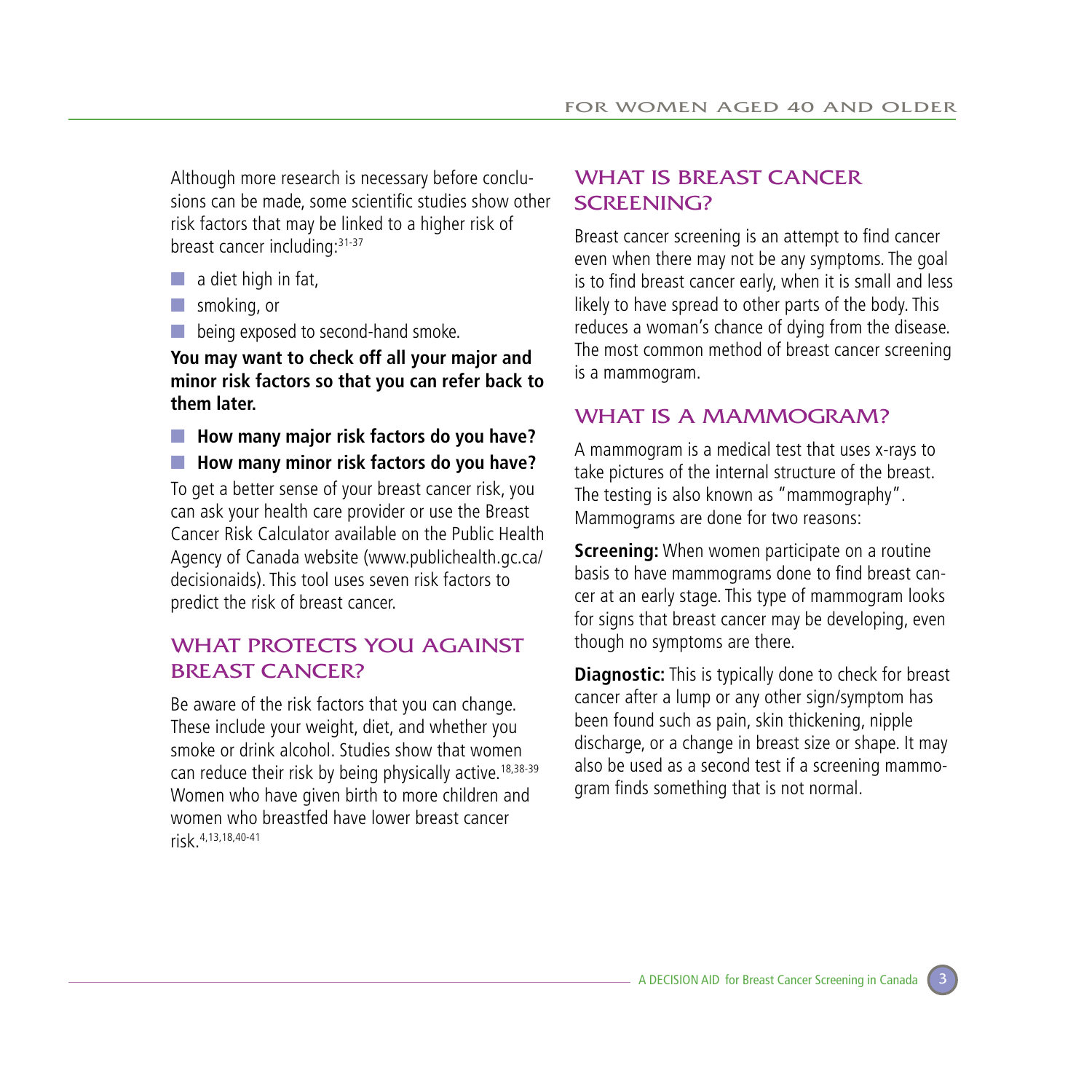#### Here's how a **screening mammogram** works:

- You will be seated or standing in front of a machine used only for mammograms.
- $\blacksquare$  The x-ray technologist will place your breast onto a plastic plate on the machine. As a second plastic plate is lowered onto the breast, the pressure will even out the breast tissue. This allows the machine to get as clear a picture as possible. The tolerance to pressure on the breast varies among women.<sup>42</sup>
- A special low-dose x-ray is then used to look for breast patterns or lumps that are not normal. These may be too small for you or your health care provider to find by feeling your breast.
- The same procedure then occurs with the other breast.
- High quality mammogram finds some breast cancers when they are very small—2 to 4 years before they would be felt.<sup>43</sup>

#### Are mammograms safe?

Mammograms involve exposure to x-rays and x-ray radiation has been found to cause cancer. The amount of radiation you receive during one screening mammogram will be based on:

- the amount of fat in your breast tissue (density); and
- the number of images taken.

Your total exposure to radiation from screening mammograms will depend on the number of mammograms you have had. X-ray technologists are experts in breast positioning and know how to reduce

the amount of radiation you receive. The amount of radiation that you get from a screening mammogram is almost the same as the amount you would receive over 3 months from your usual surroundings (e.g. sun, rocks, soil, buildings, air and food).<sup>44</sup> Studies show that the risk of a new cancer starting due to radiation to the breast from breast screening mammography is extremely low.<sup>45-48</sup> The benefits of early diagnosis and treatment of breast cancer far outweigh the risk of being exposed to the small amount of radiation from a screening mammogram.



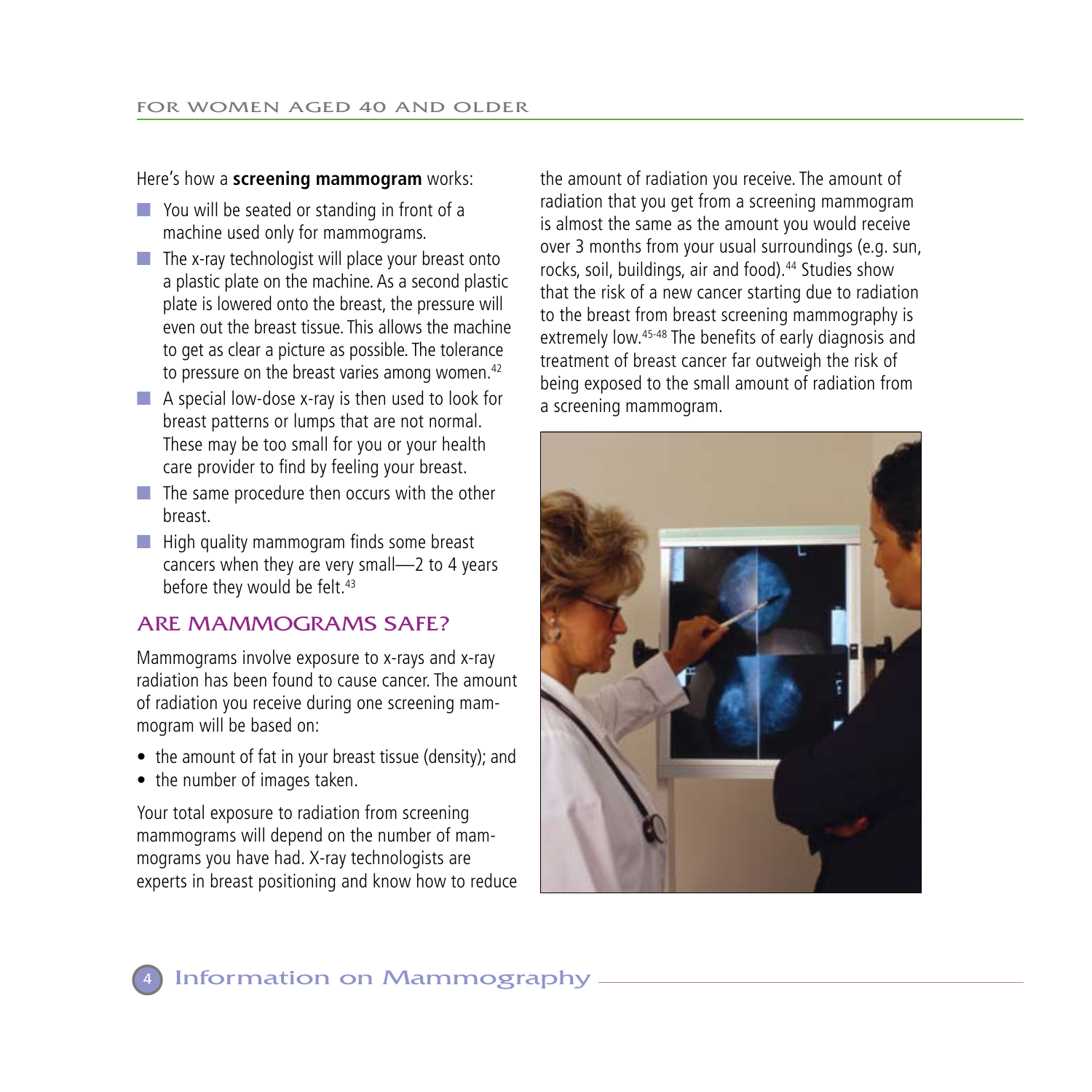#### What might happen if you participate in breast cancer screening mammography?

You may experience one of the following outcomes as shown in the Figure below.



**Note: Cancer may occur in between screening visits.**

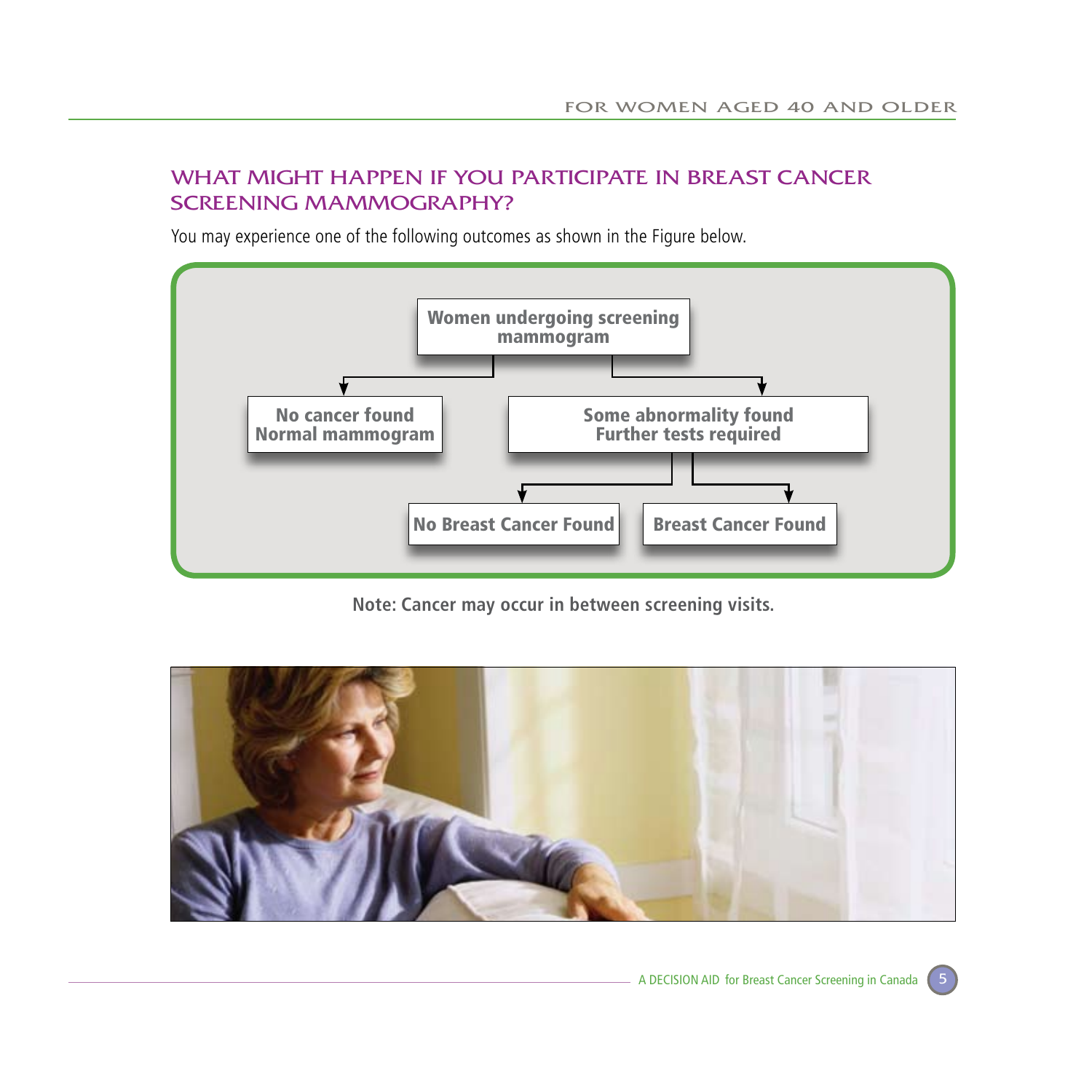#### WHAT ARE THE POSSIBLE BENEFITS AND HARMS OF SCREENING mammograms?

The possible benefits and harms linked to breast screening mammograms are listed in the table below. Consider each statement on its own to determine *how important* each one is to you.

## Possible Benefits Possible Harms

#### Peace of mind

You may feel less worried when you know that you do not have cancer on your screening mammogram.

#### Catching cancer at an early stage and simpler treatment

If your mammogram finds something abnormal, you will be carefully monitored and/or treated. In Canada, more than 97% of breast cancers found by organized screening programs are at an early stage. If your cancer is at an early stage, you may have simpler surgery and less need for chemotherapy.

#### Reduced chance of dying from breast cancer

The purpose of breast screening mammograms is to find breast cancer early. This reduces your chance of dying from breast cancer due to early diagnosis and simpler treatment.

#### Cancer may not be found

Your mammogram may show no signs of an abnormality even though breast cancer is present.

#### Extra tests and worry from false alarms

Some women will have a false alarm because something abnormal is found on mammogram. But after more tests (such as another mammogram, an ultrasound or perhaps a biopsy), no cancer is found. This may take 4 to 6 weeks, causing worry in women. Sometimes, the worry lasts long after the test results are known.

#### No improvement to your length and/or quality of life and unnecessary diagnosis

Even though your screening mammogram found breast cancer, your quality of life or the number of years you live may not change. Some breast cancers found by screening would otherwise cause no problems because women would die of something else first. These breast cancers could be slow growing cancers. So, if women with these cancers had not had screening, they might never have known they had cancer and would not have had treatment.

#### Information on Mammography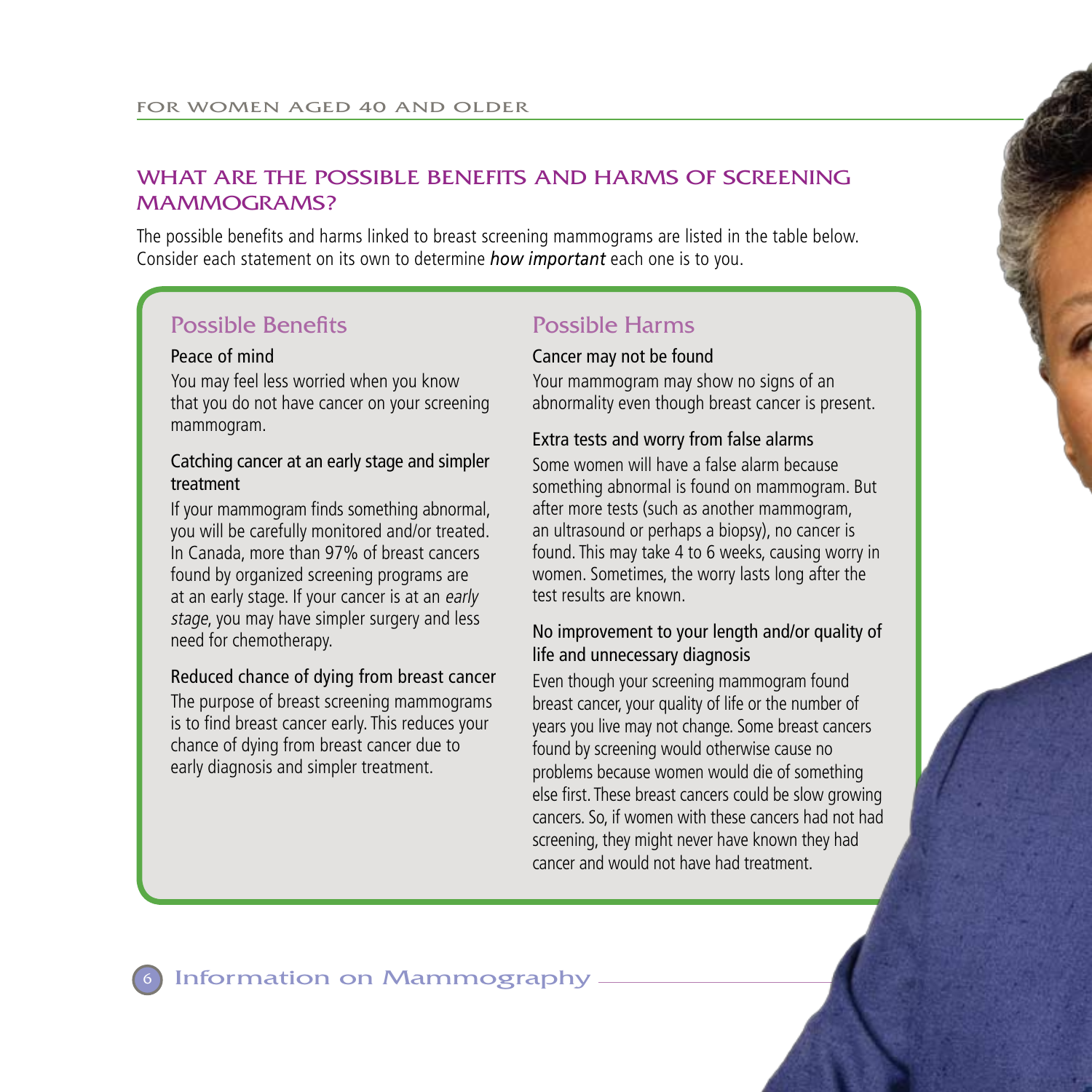#### having a regular screening mammogram

In Canada, experts agree that the benefits of screening mammograms outweigh the harms for women aged 50 to 69. For younger and older women, the balance of benefits and harms is not so clear. Talk to your health care provider about your breast cancer risk and decide what is right for you.

Health officials recommend that women aged 50-69 years have breast screening mammograms once every two years. Note that women aged 40-49 years who choose to have a screening mammogram, usually have it done once a year.

The following pages discuss the results that Canadian women (of different age groups) can expect if they decide to have breast screening mammograms. The numbers presented are estimates from a mathematical model of breast cancer screening, based on the recent data (2000–2004) from the Canadian Breast Cancer Screening Database.

The risk of getting breast cancer goes up as you get older.

#### REVIEW the specific page that tells you about the screening outcomeS FOR YOUR AGE GROUP!

The next few pages will help you to understand how likely you are to experience a benefit or harm from mammography.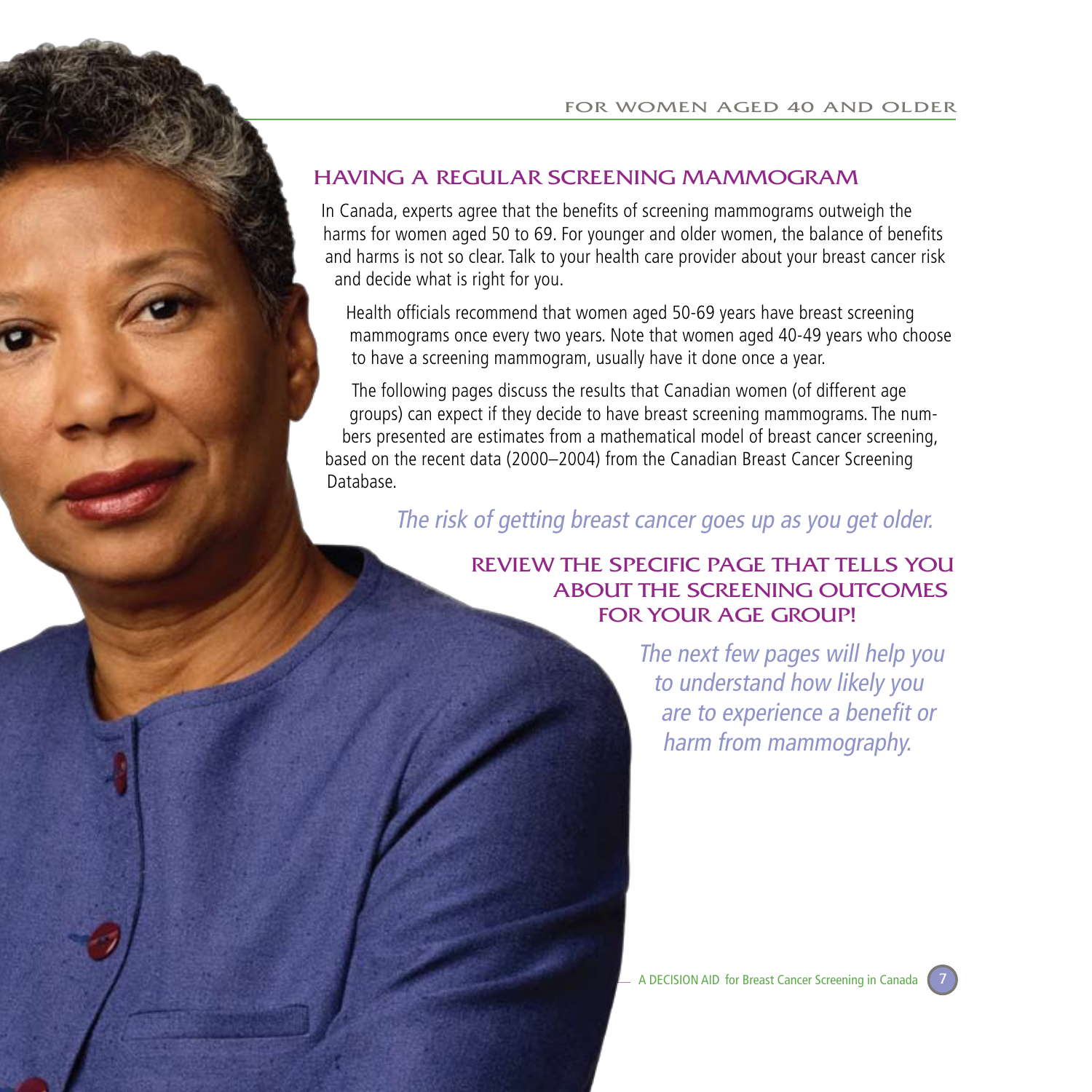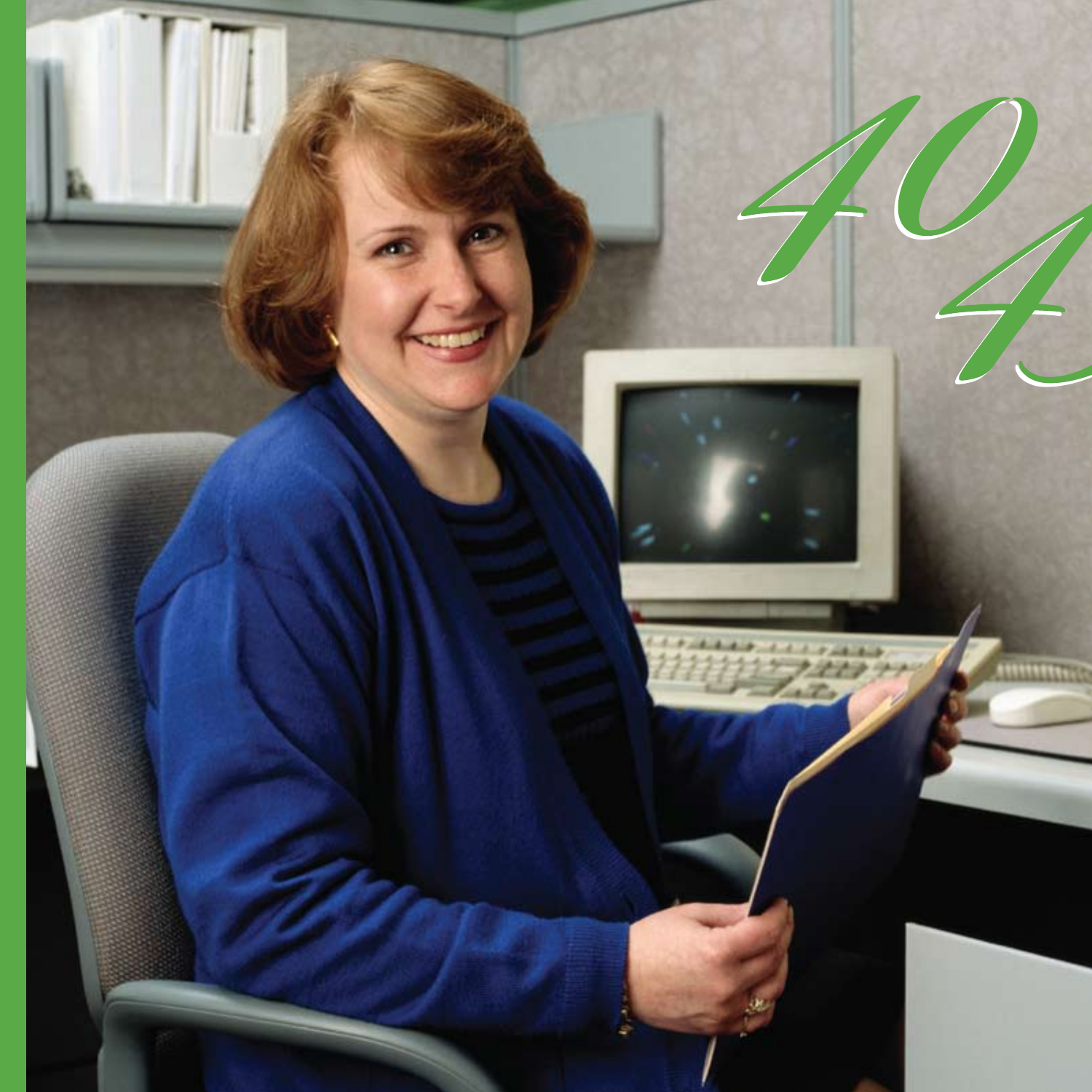

#### Women aged 40-49 years

If you decide to have screening mammograms, what are your chances of experiencing the screening outcomes (as shown in the Figure on page 5)?

Imagine 1000 women aged 40 years starting screening and being screened once every year over 10 years. What would happen? We found that these women will typically experience the following outcomes:

- 981 women will not have breast cancer.
- 451 women will have normal results.
- 549 women will have abnormal results at some point during 10 years.
	- 533 of the abnormal results will be false alarms, which turn out to be normal after further testing.
- 16 women will have breast cancer detected by screening.
- 3 women will develop breast cancer in between screening visits.

Since screening aims to reduce the risk from dying from breast cancer, we can estimate the number of women that need to be screened to prevent one death.

If we screen 1,000 women aged 40-49 years once a year for a period of 10 years:

- 1 death from breast cancer will be prevented.
- 12 women will die from some cause other than breast cancer.
- 2 women will die of breast cancer despite breast cancer screening.

### How will this affect my chance of dying from breast cancer?



**The bars chart shows that death from breast cancer is uncommon. Screening prevents one death from breast cancer among 1,000 women screened each year between ages 40 and 49.**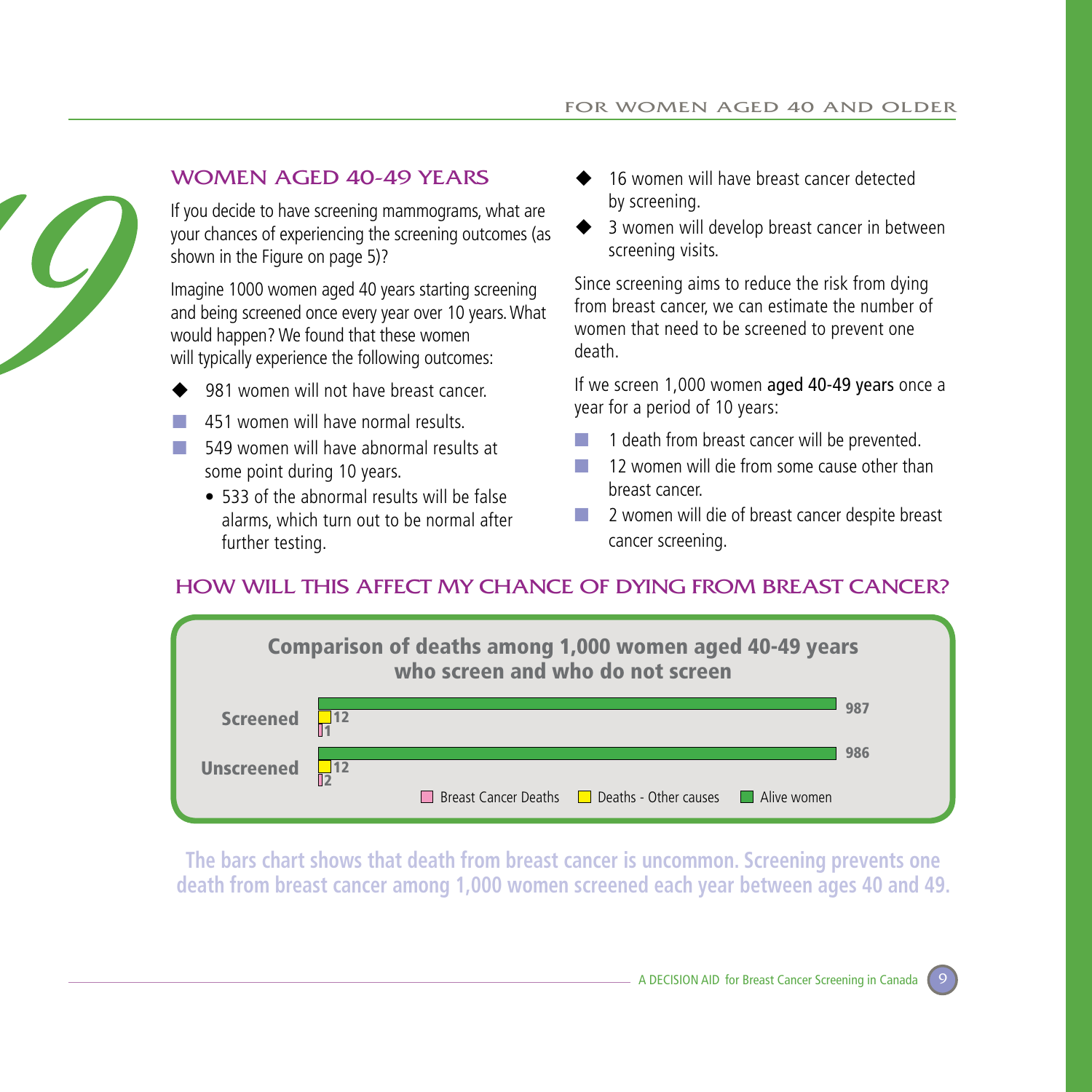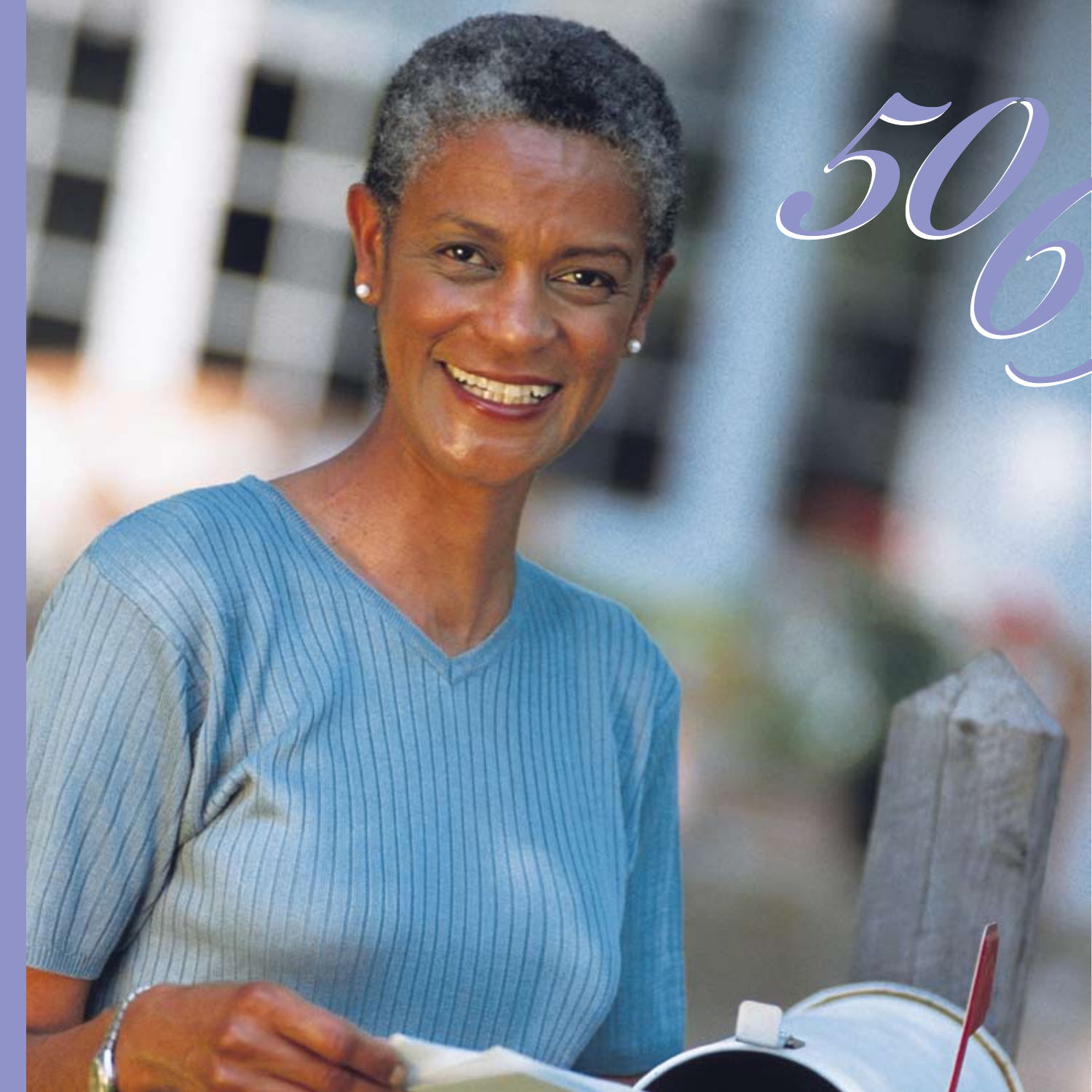

#### Women aged 50-69 years

If you decide to have screening mammograms, what are your chances of experiencing the screening outcomes (as shown in the Figure on page 5)?

Imagine 1,000 women aged 50 years starting screening and being screened once every two years for a period of 20 years. What would happen? We found that these women will typically experience the following outcomes:

- 940 women will not have breast cancer.
- 426 women will have normal results.
- 574 women will have abnormal results at some point during 20 years.
	- 529 of the abnormal results will be false alarms, which turn out to be normal after further testing.
- ◆ 45 women will have breast cancer detected by screening.
- ◆ 15 women will develop breast cancer in between screening visits.

Since screening aims to reduce the risk from dying from breast cancer, we can estimate the number of women that need to be screened to prevent one death.

If we screen 1,000 women aged 50-69 years once every two years for a period of 20 years:

- 5 deaths from breast cancer will be prevented.
- 107 women will die from some cause other than breast cancer.
- 7 women will die of breast cancer despite breast cancer screening.

#### How will this affect my chance of dying from breast cancer?



#### **The bar chart shows that screening prevents 5 breast cancer deaths among 1,000 women screened once every two years between ages 50 and 69.**

**Across Canada, health officials recommend that women aged 50 to 69 have a breast screening mammogram once every two years.**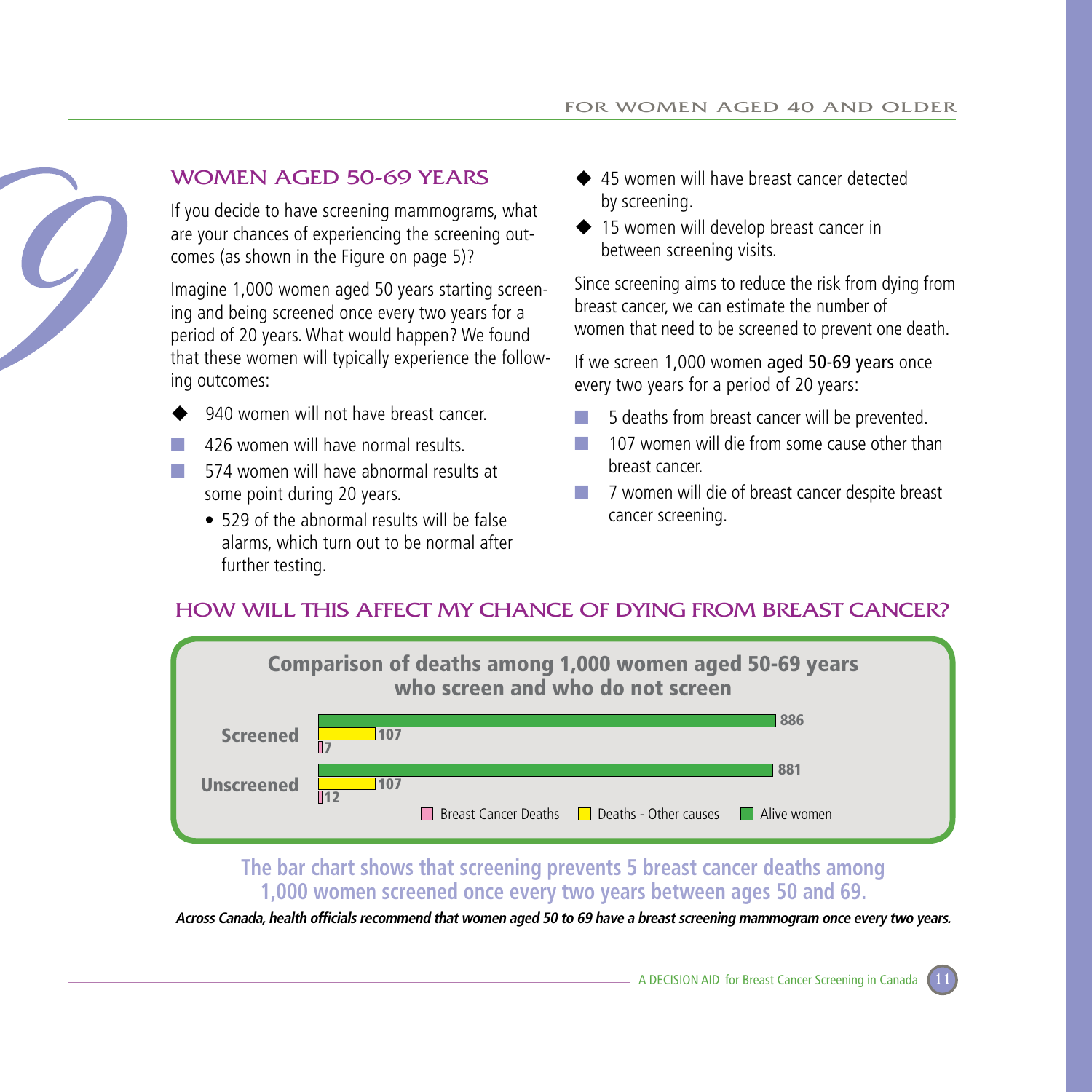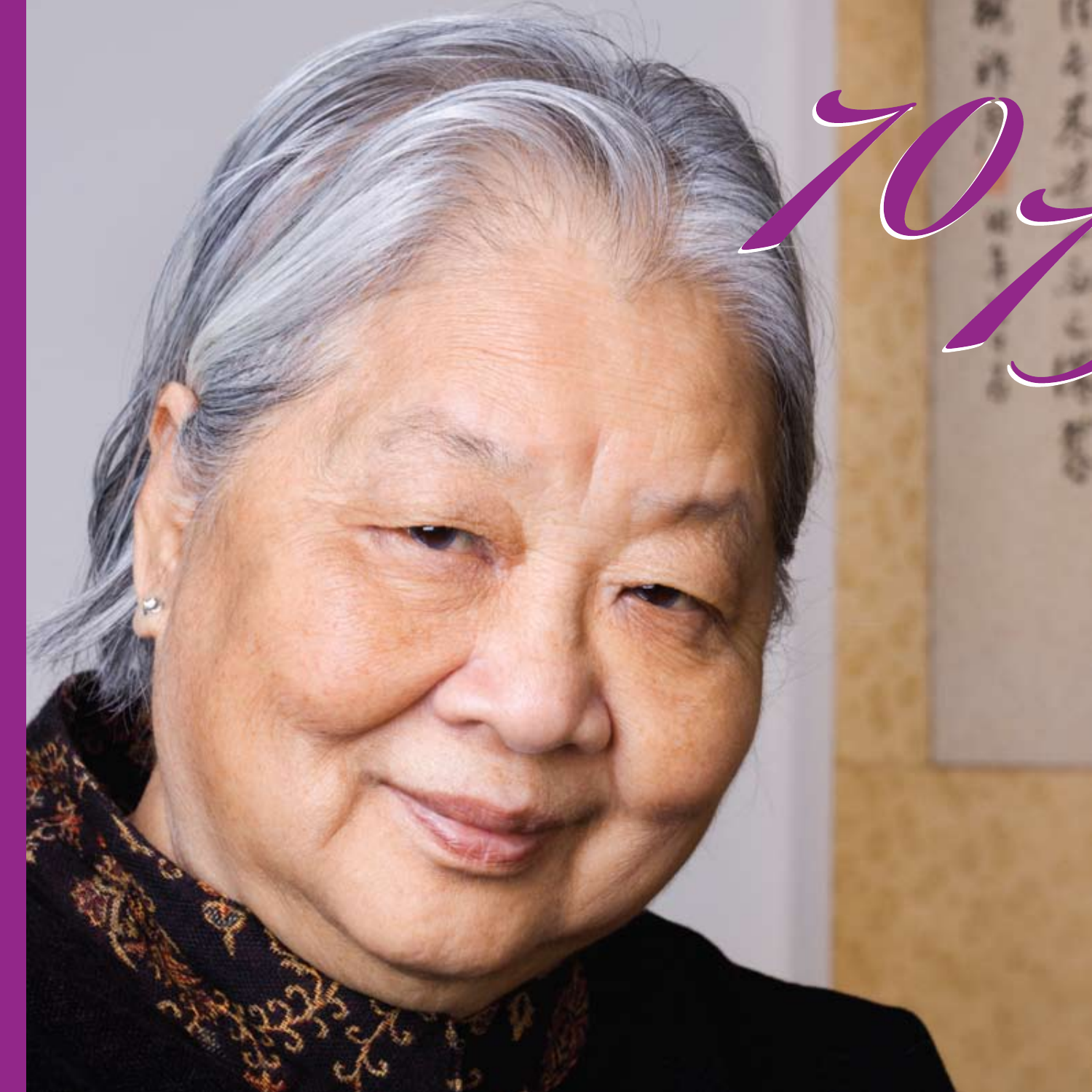

#### Women aged 70-79 years

If you decide to participate in the screening program or you are already in the screening program, what are your chances of experiencing the screening outcomes (as shown in the Figure on page 5)?

Imagine 1,000 women aged 70 years undergoing screening once every two years for a period of 10 years. What would happen? We found that these women will typically experience the following outcomes:

- 961 women will not have breast cancer.
- 756 women will have normal results.
- 244 women will have abnormal results at some point during 10 years.
	- 213 of the abnormal results will be false alarms, which turn out to be normal after further testing.
- 31 women will have breast cancer detected by screening.
- ◆ 8 women will develop breast cancer in between screening visits.

Since screening aims to reduce the risk from dying from breast cancer, we can estimate the number of women that need to be screened to prevent one death.

If we screen 1,000 women aged 70-79 years once every two years for a period of 10 years:

- 3 deaths from breast cancer will be prevented.
- 208 women will die from some cause other than breast cancer.
- 7 women will die of breast cancer despite breast cancer screening.

### How will this affect my chance of dying from breast cancer?



**The bar chart shows that screening prevents 3 breast cancer deaths among 1,000 women screened once every two years between ages 70 and 79.**

#### **Think about your options for breast screening**

1. You can start having mammograms. 2. You can keep on having mammograms. 3. You can stop having mammograms.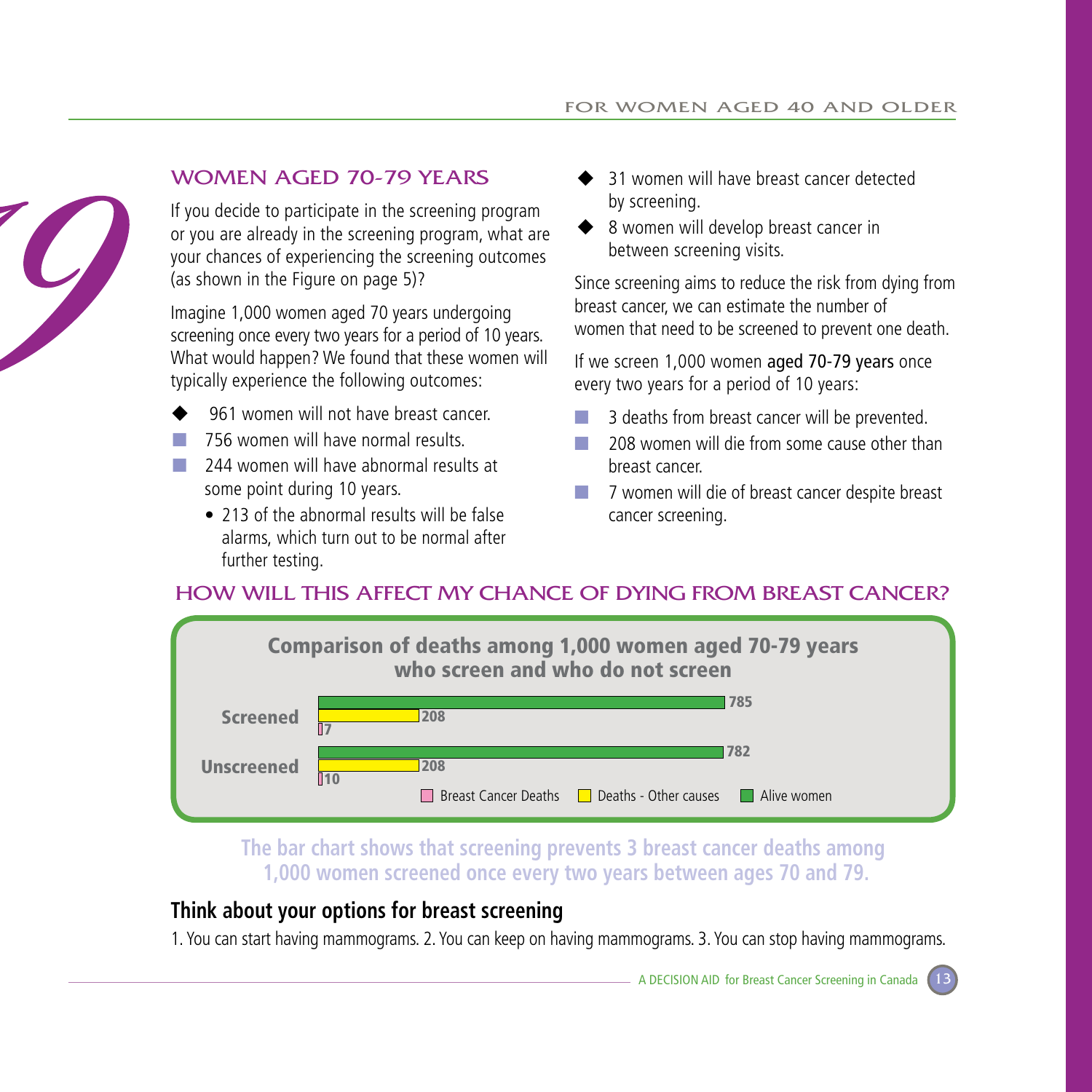#### help with your decision — WHAT DO YOU DO NEXT?

#### **Fill out the Personal Worksheet!**

This worksheet aims to help you consider the key points as you decide about screening mammograms. It is not intended to tell you exactly what to do. It is simply to help you collect your thougths. Please complete the worksheet and if you feel that you need to discuss this further, then talk to your health care provider.

The worksheet will help organize your thoughts by going through the following:

#### **Step 1: How do you rate your risk of breast cancer and overall health?**

How do you feel about your risk of breast cancer?  $\Box$  Very worried  $\Box$  A little worried  $\Box$  Not worried

How do you rate your overall health?

- $\Box$  I am in good health  $\Box$  My health is okay
- $\Box$  I am in poor health

#### **Step 2: What are you doing for breast health?**

Do you have a breast exam with a health professional as part of your regular health check-up?

 $\Box$  Yes  $\Box$  No

Have you had a screening mammogram within the last 2 years?

 $\Box$  Yes  $\Box$  No

Do you limit alcohol to 1 drink or less each day?

 $\Box$  Yes  $\Box$  No

Do you have a healthy body weight?  $\Box$  Yes  $\Box$  No.

Do you do moderate exercise at least 4 times in a week (Examples of moderate exercise are brisk walking or swimming for 30 to 60 minutes, 4 times a week?  $\Box$  Yes  $\Box$  No

#### **Step 3: How important are the possible benefits and harms of having mammograms?**

Look at each of the benefits and harms Add any other benefits and harms important to you Decide how important each is by checking them off with  $(\sqrt{)}$ 

| <b>Possible Benefits</b>                                      |  | <b>Possible Harms</b>                                                          |  |
|---------------------------------------------------------------|--|--------------------------------------------------------------------------------|--|
| Peace of mind                                                 |  | Cancer may not be<br>found                                                     |  |
| Catching cancer at an<br>early stage and simpler<br>treatment |  | <b>Extra tests and worry</b><br>from false alarms                              |  |
| Reduced chance of dy-<br>ing from breast cancer               |  | No improvement in<br>length or quality of<br>life and unnecessary<br>diagnosis |  |
| <b>Other Benefits</b>                                         |  | <b>Other Harms</b>                                                             |  |

#### **Step 4: How do you feel about screening mammograms?**

Choose the statement that reflects how you feel:

 $\Box$  I want to start or continue mammograms

 $\Box$  Not sure

 $\Box$  I do not want to start or continue mammograms

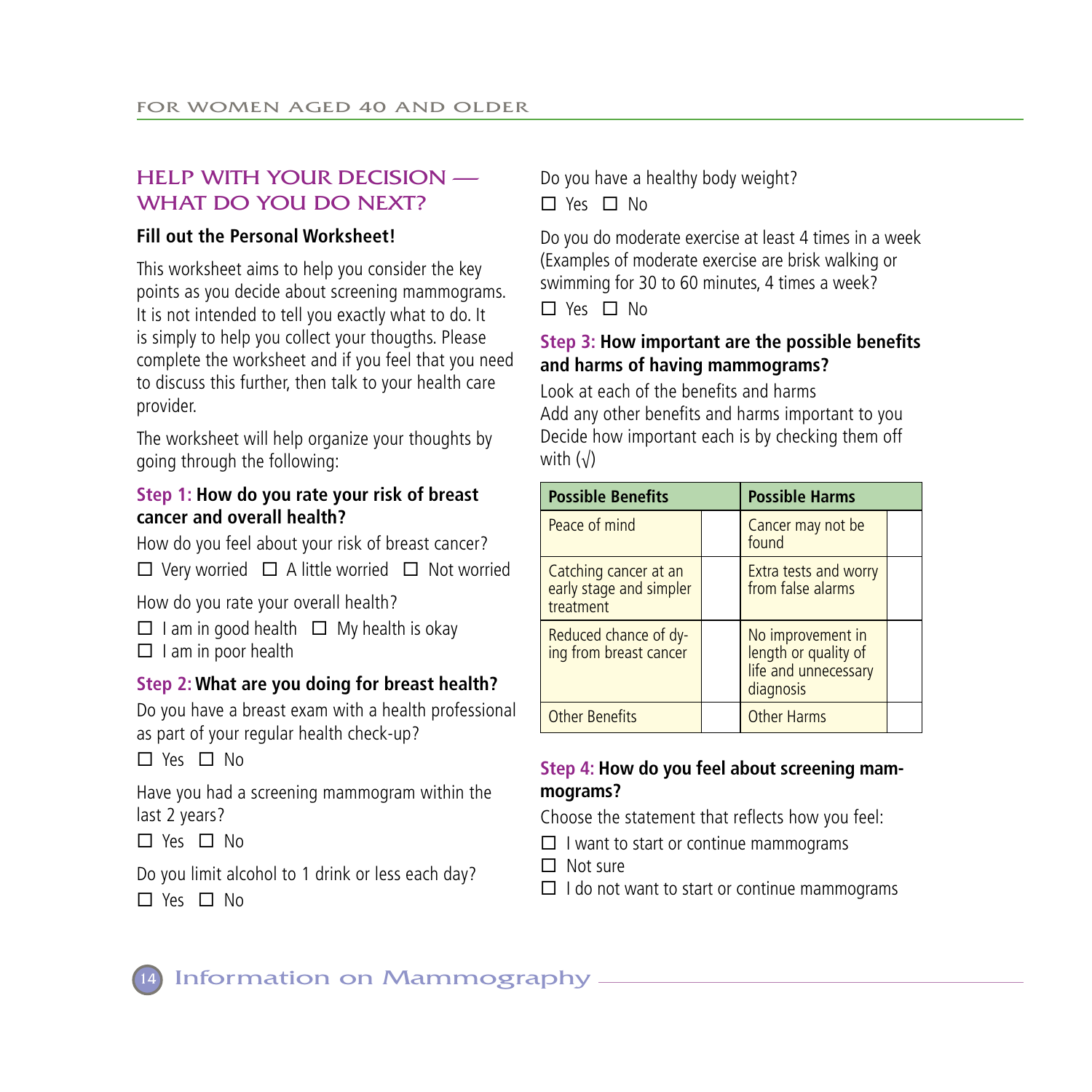#### **Step 5: Who should decide whether or not you continue mammograms?**

- $\square$  I should, after thinking about the advice I received from my health care provider
- $\Box$  I want to share the decision-making with my health care provider
- $\Box$  I want my health care provider to decide
- $\Box$  I am not sure

#### **Step 6: What questions do you have about whether or not to start having or to continue to have mammograms?**

#### **Step 7: You may wish to share your worksheet with your health care provider.**

#### Where else can you get help WITH YOUR DECISION?

Here is a **list of resources** that may help you decide what to do:

 $\blacksquare$  The worksheet in this booklet provides you with the key points you need think about as you decide whether screening mammograms are right for you or not.

- Your health care provider.
- $\blacksquare$  The website www.publichealth.gc.ca/ decisionaids for:
	- an on-line version of this booklet.
	- the brochure *Breast Cancer and Your Risk*. This includes a list of breast cancer risk factors and tips on how to assess your risk.
	- the document Organized Breast Cancer Screen ing Programs in Canada: Report on Program Performance in 2003 and 2004. This includes more information on breast cancer screening mammography programs in Canada.
- Other Canadian breast cancer websites:
	- Canadian Cancer Society (www.cancer.ca) or call the Cancer Information Service at 1-888-939-3333.
	- Canadian Breast Cancer Network (www.cbcn.ca).
	- Canadian Breast Cancer Foundation (www.cbcf.org).
	- Canadian Partnership Against Cancer (www.cancerview.ca).

To find an organized breast cancer screening program in your area, use the telephone numbers listed below.

If an organized program is not available in your region, your health care provider will refer you to your nearest radiology service.

| Alberta          | 1-800-667-0604 |  |
|------------------|----------------|--|
| British Columbia | 1-800-663-9203 |  |

**A DECISION AID for Breast Cancer Screening in Canada**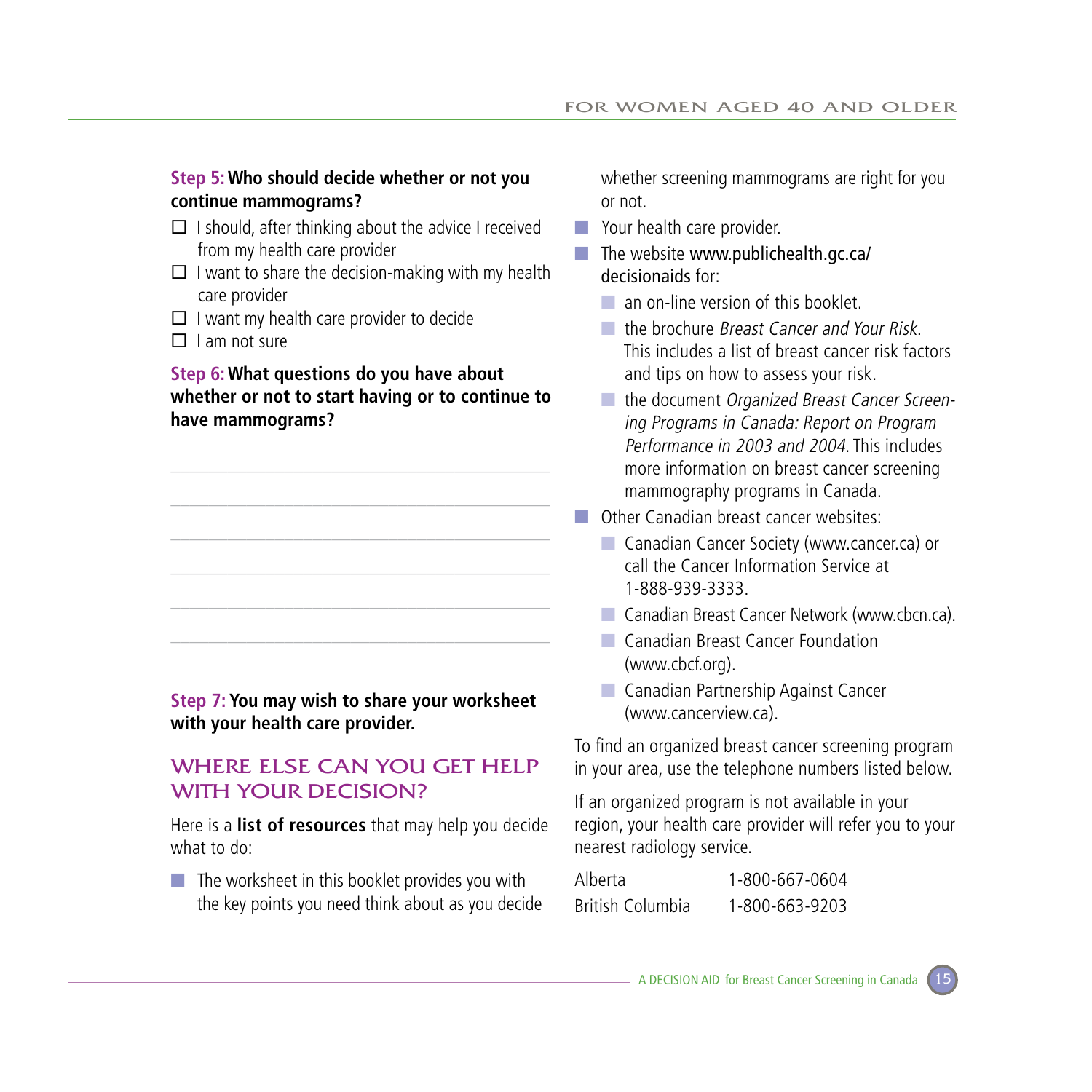| Manitoba                             | 1-800-903-9290                   |
|--------------------------------------|----------------------------------|
| New Brunswick                        | Call your Regional               |
|                                      | <b>Health Authority</b>          |
| Newfoundland                         | 1-800-414-3443                   |
| Northwest Territories 1-867-873-0452 |                                  |
| Nova Scotia                          | 1-800-565-0548                   |
| Nunavut                              | Call your health care            |
|                                      | provider or Health Centre        |
| Ontario                              | 1-800-668-9304                   |
| Prince Edward Island 1-888-858-2915  |                                  |
| Quebec                               | Call your heath care provider or |
|                                      | Info-Santé                       |
| Saskatchewan                         | 1-800-567-7271                   |
|                                      | or 1-800-667-0017                |
| Yukon                                | 1-867-393-8738.                  |
|                                      |                                  |

To obtain additional copies please send your requests to publications@hc-sc.gc.ca or call our toll free number 1-866-225-0709 (TTY: 1 800 267-1245) and ask for Publications. This publication can also be accessed electronically at www.publichealth.gc.ca/decisionaids

To share your feedback on the decision aid, please contact the Public Health Agency of Canada by email at PHAC\_Web\_Mail@phac-aspc.gc.ca.

Literature references and technical notes for the booklet are available on our website: www.publichealth.gc.ca/decisionaids

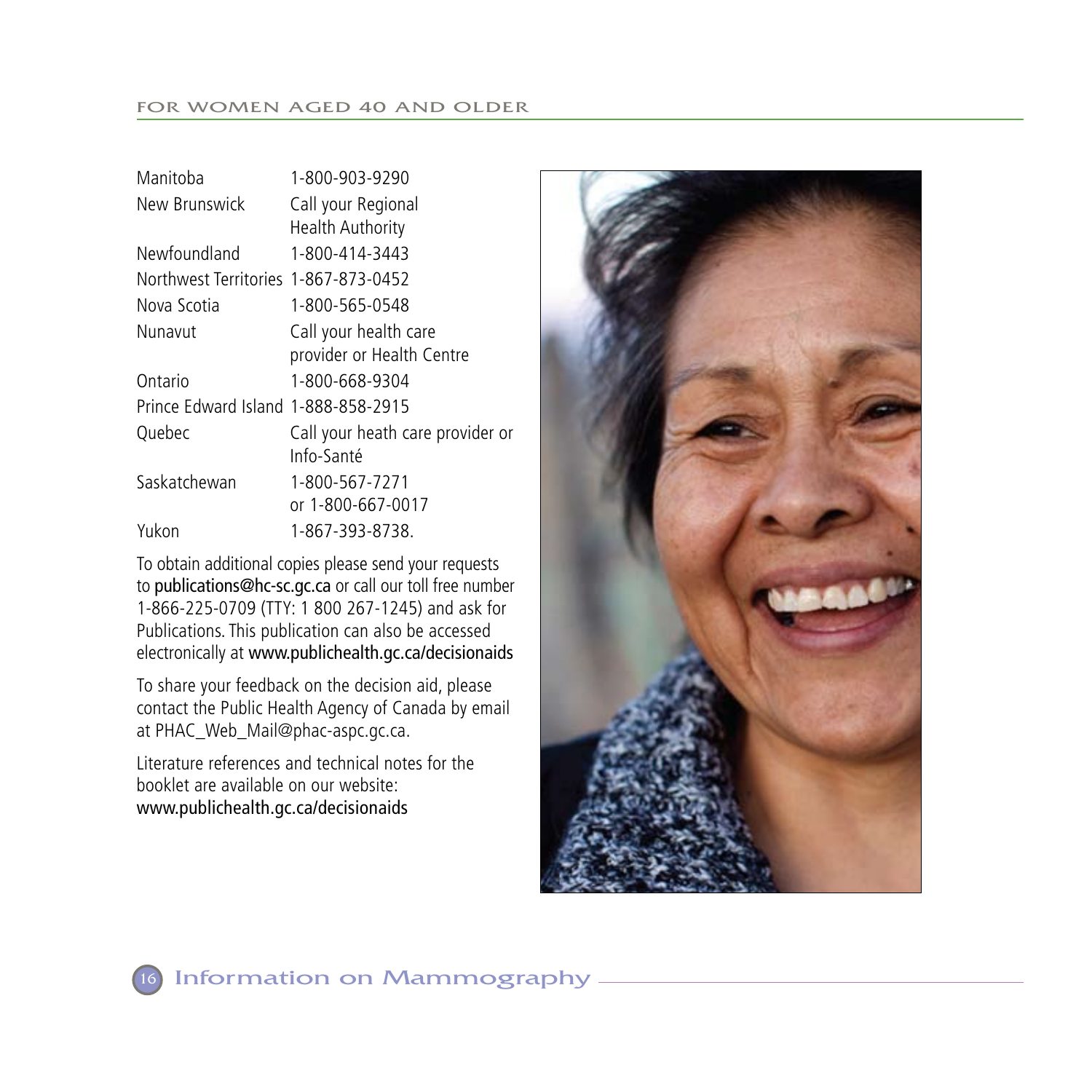#### **REFERENCES**

- 1. Dumitrescu RG, Cotarla I. Understanding breast cancer risk-where do we stand in 2005? Journal of Cellular and Molecular Medicine. 2005; 9(1): 208-21.
- 2. Veronesi U, Boyle P, Goldhirsch A, Orecchia R, Viale G. Breast cancer. The Lancet. 2005; 365:1727-41.
- 3. Singletary SE. Rating the risk factors for breast cancer. Annals of Surgery. 2003; 237(4):474-82.
- 4. Health Canada. Summary report: Review of lifestyle and environmental risk factors for breast cancer. Minister of Public Works and Government Services, Ottawa, Canada. 2001.
- 5. Gail M, Brinton LA, Byar DP, et al. Projecting individualized probabilities of developing breast cancer for white females who are being examined annually. Journal of the National Cancer Institute. 1989; 81: 1879-86.
- 6. Boyd NF, Guo H, Martin LJ et al. Mammographic density and the risk and detection of breast cancer. New England Journal of Medicine. 2007; 356(3):227-36.
- 7. Boyd NF, Rommens JM, Vogt K, et al. Mammographic breast density as an intermediate phenotype for breast cancer. Lancet Oncology. 2005; 6:798-808.
- 8. Boyd NF, Byng JW, Jong RA et al. Quantitative classification of mammographic densities and breast cancer risk: Results from the Canadian National Breast Screening Study. Journal of the National Cancer Institute. 1995; 87(9):670-5.
- 9. Barlow W, White E, Ballard-Barbash R, et al. Prospective breast cancer risk prediction model for women undergoing screening mammography. Journal of the National Cancer Institute. 2006; 98 (17):1204-14.
- 10.London SJ, Connolly JL, Schnitt SJ, Colditz GA. A prospective study of benign breast disease and the risk of breast cancer. Journal of the American Medical Association. 267(7); 941-44.
- 11.Lux MP, Fasching PA, Beckman MW. Hereditary breast and ovarian cancer: Review and future perspectives. Journal of Molecular Medicine. 2006; 84(1):16-28.
- 12. Beral V, Bull D, Doll R, et al. Familial breast cancer: Collaborative reanalysis of individual data from 52 epidemiological studies including 58 209 women with breast cancer and 101 986 women without the disease. The Lancet. 2001; 358(9291):1389-99.
- 13. Kelsey JL, Gammon MD, John EM. Reproductive factors and breast cancer. Epidemiologic Reviews. 1993; 15(1):36-47.
- 14. Chen S, Parmigiani G. Meta-analysis of BRCA1 and BRCA2 penetrance. Journal of Clinical Oncology. 2007; 25(11):1329-33.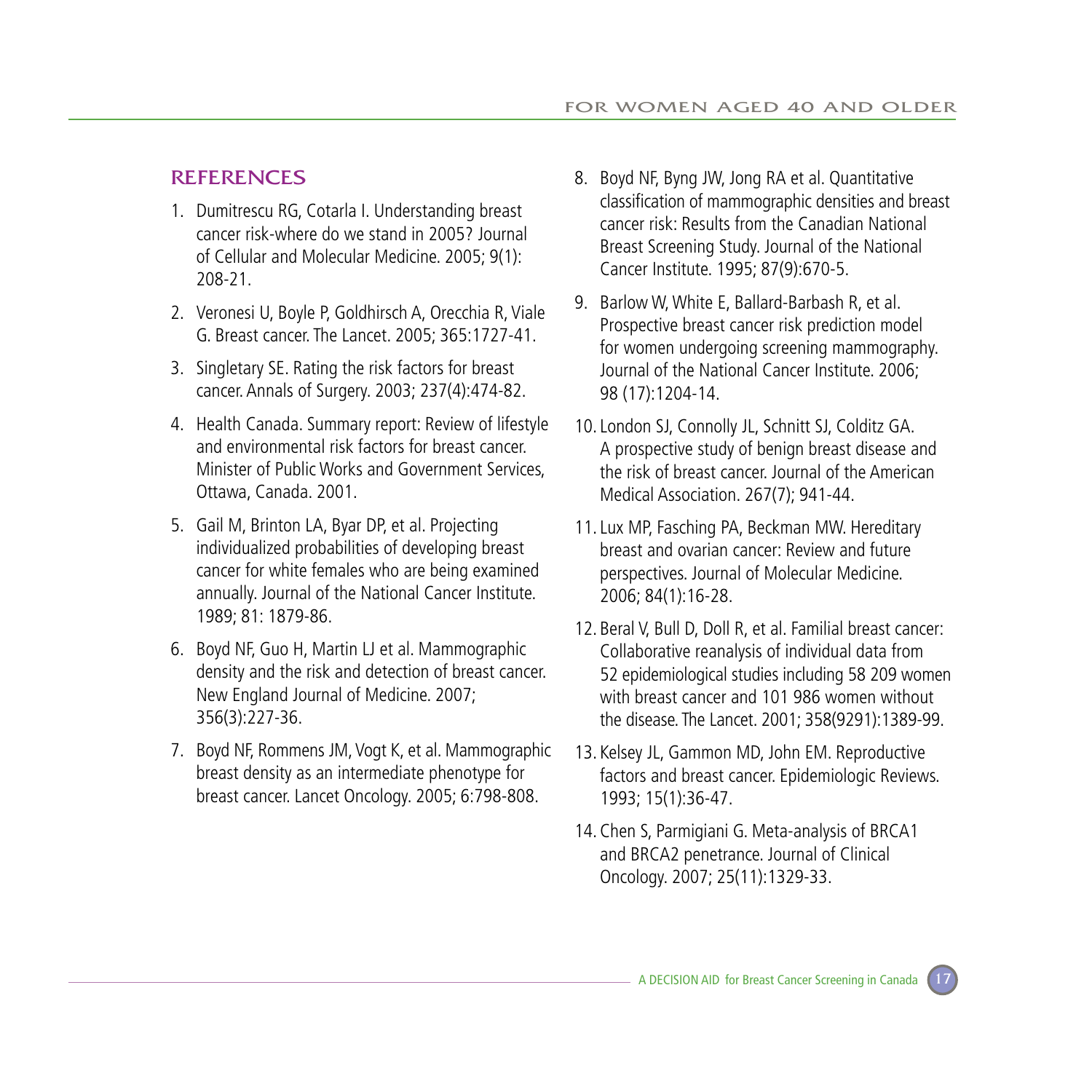- 15. Antoniou A, Pharoah PD, Narod S, et al. Average risks of breast and ovarian cancer associated with BRCA1 or BRCA2 mutations detected in case series unselected for family history: a combined analysis of 22 studies. American Journal of Human Genetics. 2003; 72:1117-30.
- 16. Britt K, Ashworth A, Smalley M. Pregnancy and the risk of breast cancer. Endocrine-Related Cancer. 2007; 14:907-33.
- 17. Hofvind S, Moeller, Bjoern, Thoresen S, Ursin G. Use of hormone therapy and risk of breast cancer detected at screening and between mammographic screens. International Journal of Cancer. 2006; 118:3112-7.
- 18. Clarke CA, Purdie DM, Glaser SL. Population attributable risk of breast cancer in white women with immediately modifiable risk factors. BMC Cancer. 2006; 6:170.
- 19. Million Women Study Collaborators. Breast cancer and hormone-replacement therapy in the Million Women Study. The Lancet. 2003; 362:419-27.
- 20. Chlebowski RT, Hendrix SK, Langer RD. Influence of estrogen plus progestin on breast cancer and mammography in healthy postmenopausal women: The Women's Health Initiative Randomized Trial. The Journal of the American Medical Association. 2003; 289 (24): 3243-53.
- 21. Anderson GL, Autier P, Beral V et al. Combined estrogen-progestogen menopausal therapy. IARC Monographs on the evaluation of carcinogenic risks of humans. 2007; 91: 217-35.
- 22. Anderson GL, Autier P, Beral V et al. Combined estrogen-progestogen contraceptives. IARC Monographs on the evaluation of carcinogenic risks of humans. 2007; 91: 50-60.
- 23. Kahlenborn C, Modugno F, Potter D, Severs W. Oral contraceptive use as a risk factor for premenopausal breast cancer: A meta-analysis. Mayo Clinic Proceedings. 2006; 81(1):1290-1302.
- 24. Collaborative Group on Hormonal Factors in Breast Cancer. Breast cancer and hormonal contraceptives: collaborative reanalysis of individual data on 53,297 women with breast cancer and 100,239 women without breast cancer from 54 epidemiological studies. Lancet. 1996; 347:1713-27.
- 25. Renehan AG, Tyson M, Egger M, Heller R, Zwahlen M. Body-mass index and incidence of cancer: a systematic review and meta-analysis of prospective observational studies. The Lancet. 2008; 371(9612): 569-578.
- 26. Carmichael AR. Obesity as a risk factor for development and poor prognosis of breast cancer. BJOG: An International Journal of Obstetrics and Gynecology. 2006; 111(10):1160-6.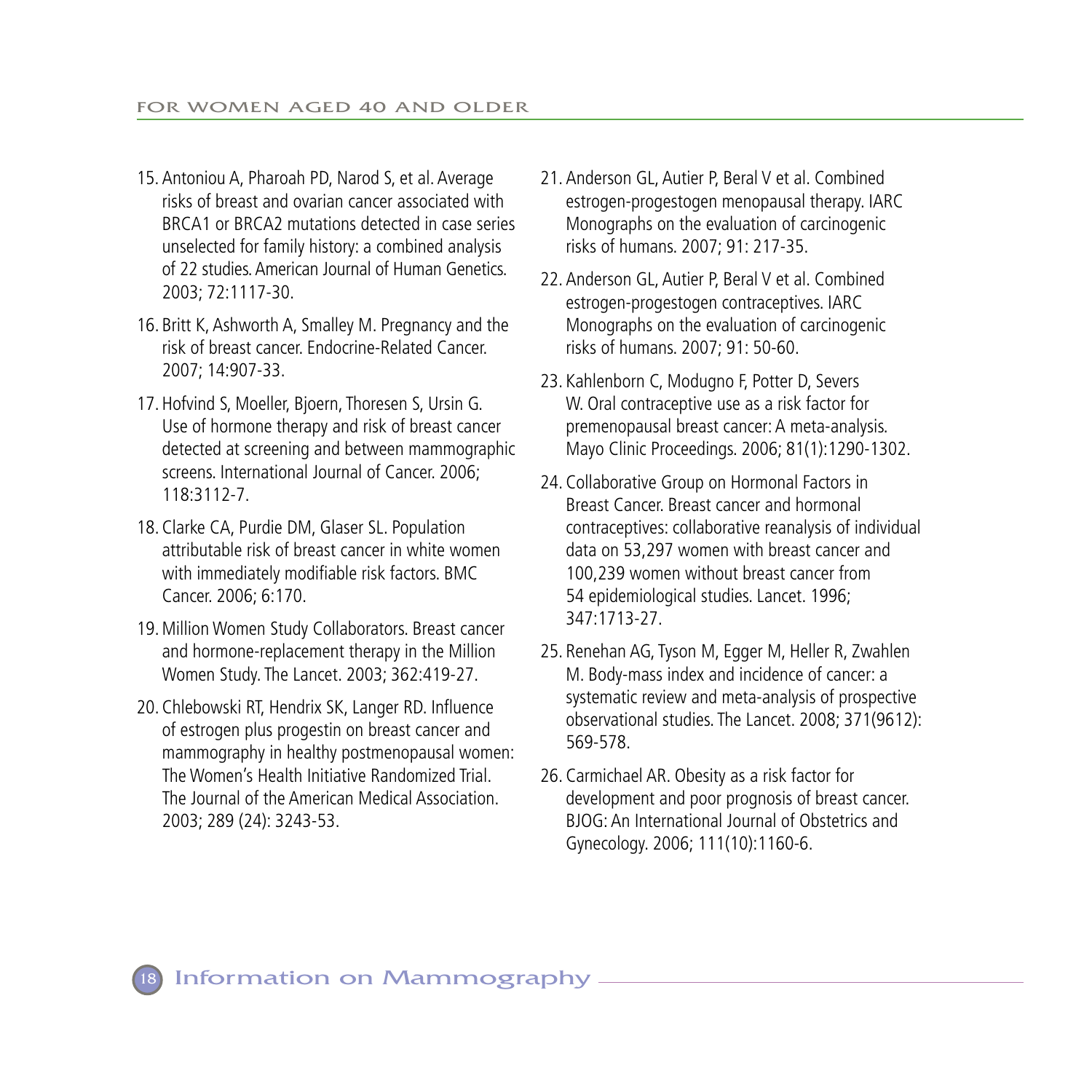- 27. Eliassen HA, Colditz GA, Rosner B, Willett WC, Hankinson SE. Adult weight change and risk of postmenopausal breast cancer. Journal of the American Medical Association. 2006:296(2):1 93-201.
- 28. Suzuki R, Orsini N, Mignone L, Saji S, Wolk A. Alcohol intake and risk of breast cancer defined by estrogen and progesterone receptor status - A meta-analysis of epidemiological studies. International Journal of Cancer. 2008; 122: 1832-41.
- 29. Key J, Hodgson S, Omar RZ, Jensen TK, et al. Meta-analysis of studies of alcohol and breast cancer with consideration of the methodological issues. Cancer Causes Control. 2006; 17(6):759-70.
- 30. Smith-Warner S, Spiegelman D, Yaun SS, et al. Alcohol and breast cancer in women: a pooled analysis of cohort studies. Journal of the American Medical Association. 1998; 5-40.
- 31. Hamajima N, Hirose K, Tajima K, et al. Alcohol, tobacco and breast cancer--collaborative reanalysis of individual data from 53 epidemiological studies, including 58 515 women with breast cancer and 95 067 women without the disease. British Journal of Cancer. 2002; 87(11):1234-45.
- 32. Michels KB, Mohllajee AP, Roset-Bahmanyar E, Beehler GP, Moysich KB. Diet and breast cancer: A review of the prospective observational studies. Cancer. 2007;109(12):2712-49.
- 33. Boyd NF, Stone J, Vogt KN, Connelly BS, Martin LJ, Minkin S. Dietary fat and breast cancer risk revisited: a meta-analysis of the published literature. British Journal of Cancer. 2003; 89:1672-85.
- 34. Ginsburg O, Ghadirian P, Lubinski J, et al. Smoking and the risk of breast cancer in BCRA 1 and BCRA2 mutation carriers: an update. Breast Cancer Research and Treatment. 2008; in press.
- 35. Alavanja M, Baron JA, Brownson RC et al. Tobacco smoke and involuntary smoking. IARC Monographs on the Evaluation of Carcinogenic Risks to Humans. 2004; 83: 1-1413.
- 36.Whittemore, AS, John EM, Felberg A, et al. Smoking and risk of breast cancer in carriers of mutations in BRCA1 or BRCA2 aged less than 50 years. Breast Cancer Research and Treatment. 2008; 109(1): 67-75.
- 37. Terry PD, Rohan TE. Cigarette smoking and the risk of breast cancer in women: A review of the literature. Cancer Epidemiology Biomarkers and Prevention. 2002; 11(10 I): 953-971.
- 38. Friedenreich CM, Cust AE. Physical activity and breast cancer risk: Impact of timing, type and dose of activity and population subgroup effects. British Journal of Sports Medicine. 2008; 42(8): 636-647.
- 39. Monninkhof EM, Elias SG, Vlems FA, et al. Physical activity and breast cancer: A systematic review. Epidemiology. 2007; 18(1): 137-57.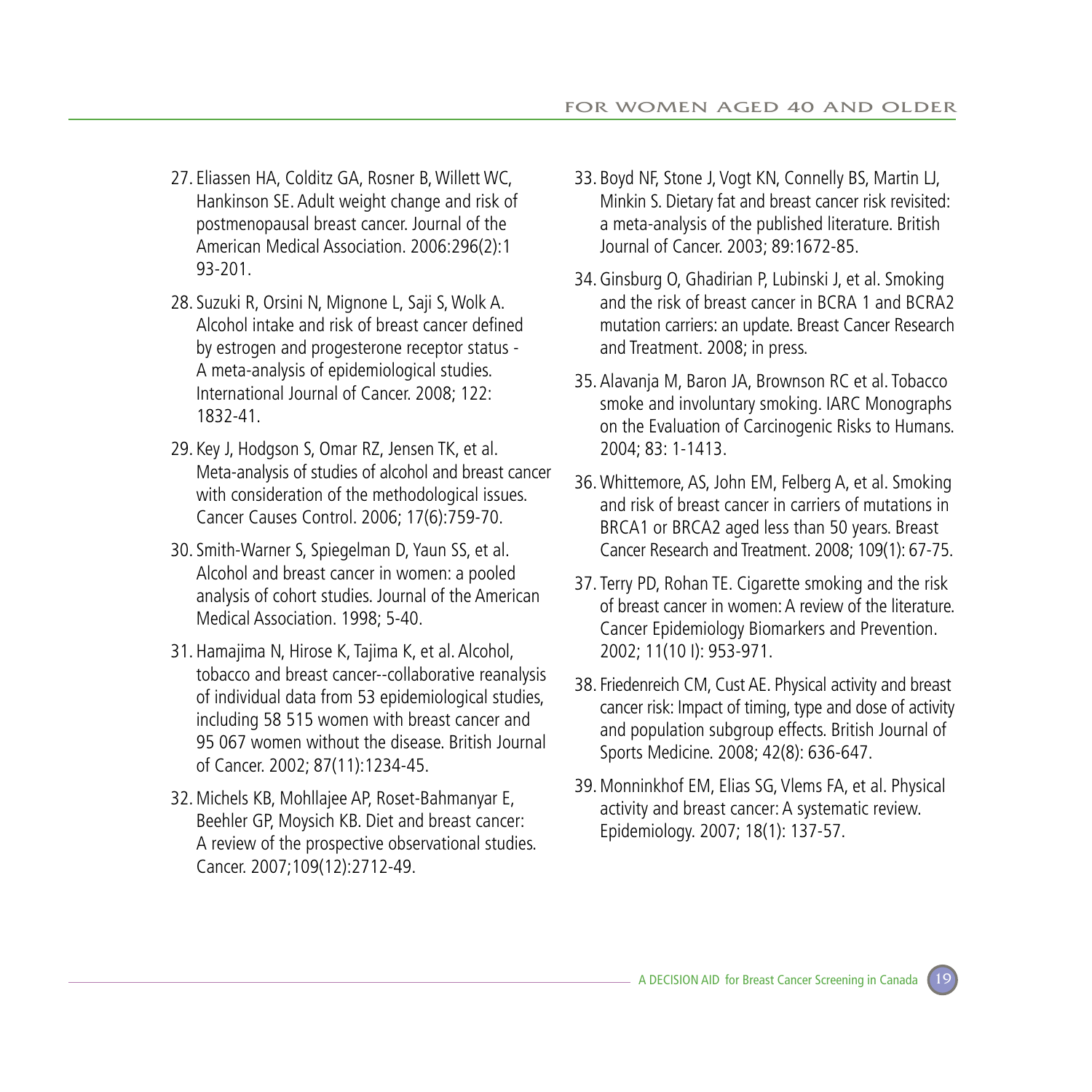- 40. Bernier MO, Plu-Bureau G, Bossard N, Ayzac L, Thalabard JC. Breastfeeding and risk of breast cancer: a meta-analysis of published studies. Human Reproduction Update. 2000; 6(4):374-86.
- 41. Newcomb PA, Storer BE, Longnecker MP, et al. Lactation and a reduced risk of premenopausal breast cancer. The New England Journal of Medicine. 1994; 330:81-7.
- 42. Armstrong K, Moye E, Williams S, Berlin J, Reynolds E. Screening mammography in women 40 to 49 years of age: A systematic review for the American College of Physicians. Annals of Internal Medicine. 2007; 146:516-26.
- 43. Tabar L, Fagerberg G, Chen H-H, et al. Efficacy of breast cancer screening by age: New results from the Swedish Two-County Trial. Cancer. 1995; 75(10):2507-17.
- 44. American College of Radiology Radiology Society of North America. Safety: Radiation Exposure in X-ray Ezaminations. Available at: www.radiologyinfo.org/ en/safety/index.cfm?pg=sfty\_xray.
- 45. Feig SE, Hendrick RE. Radiation risk from screening mammography of women aged 40-49 years. Journal of the National Cancer Institute. Monographs. 1997; 22:119-24.
- 46. Berrington de Gonzalez A, Reeves G. Mammographic screening before age 50 years in the UK: comparison of the radiation risks with the mortality benefit. British Journal of Cancer. 2005; 93:590-6.
- 47. Narod S, Lubinski J, Ghadirian P, et al. Screening mammography and risk of breast cancer in BCRA1 and BCRA2 mutation carriers: a case-control study. Lancet Oncology. 2006; 7:402-6.
- 48.Law J, Faulkner K, Young C. Risk factors for induction of breast cancer by X-rays and their implications for breast screening. British Journal of Radiology. 2007; 80:261-6.
- 49. National Cancer Institute www.cancer.gov/cancertopics/factsheet/detection/ screening-mammograms

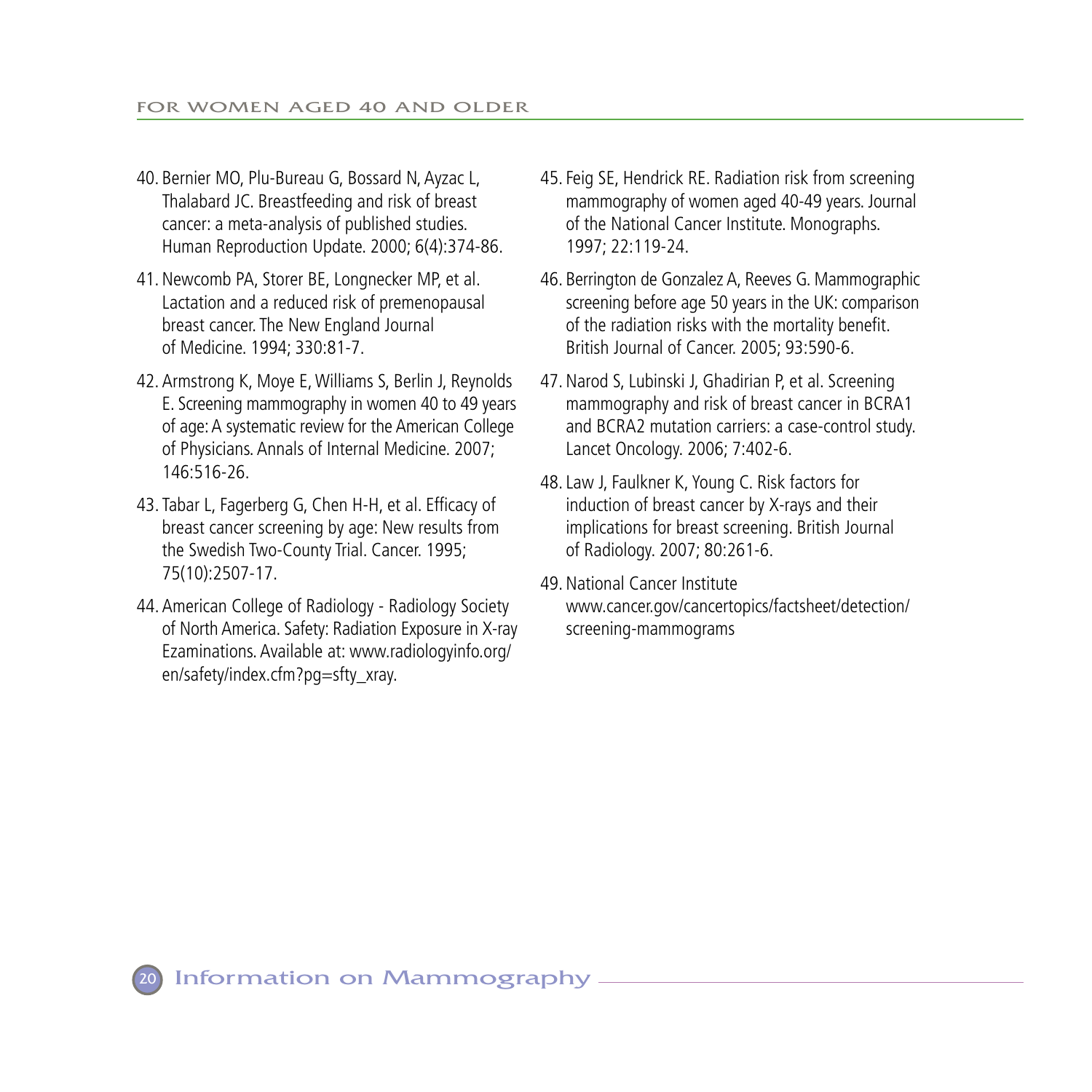#### Technical Notes

This information is for readers who want to know how the numbers were chosen and where they came from. You do not need to read this before you decide whether to start or continue having mammograms.

The following are the data sources, assumptions and calculations used in this decision aid. These are the best estimates based on available data. Data are subject to review as more information becomes available.

#### a) Outcomes of Screening with Mammography

A mathematical model for the potential benefits and harms of breast cancer screening in Canada was developed by the Evidence and Risk Assessment Division, Centre for Chronic Disease Prevention and Control, at the Public Health Agency of Canada using a Markov design and TreeAge computer software.

The model investigated long term outcomes of regular mammography screening for three age groups: 40 to 49 years, 50 to 69 years and 70 to 79 years.

#### Data sources were as follows:

1. Public Health Agency of Canada: 5-year (2000– 2004) data from the Canadian Breast Cancer Screening Database (CBCSD) including the number of participants, total number of screening mammograms, screening results (normal/abnormal), diagnostic tests, breast cancer staging, and interval breast cancers. Annual data for the full screening period, for each group extracted for 10-year age groups (40 to 49, 50 to 59, 60 to 69, and 70 to 79 years). The CBCSD is a collection of data shared with the Public Health Agency of Canada by provinces and territories with organized screening programs.

- 2. Statistics Canada: all cause mortality, breast cancer incidence (new cases) and mortality, and Canadian population counts.
- 3. Canadian Community Health Survey: reported overall participation in breast cancer mammography screening, including both organized and fee-forservice screening.

#### Three scenarios were modeled:

- 40 to 49 years: 1,000 40-year old women participating in 10 annual screens vs. not screening at all;
- 50 to 69 years: 1,000 50-year old women participating in 10 biennial screens vs. not screening at all; and
- 70 to 79 years: 1,000 70-year old women following recommended screening between 50 and 69 years and continuing with an additional 5 biennial screens, vs. not continuing to screen into their 70s.

In order to calculate potential screening mammography risks and benefits in Canada, the following assumptions were used to produce the model:

- 100% re-screen compliance. Compliance was defined as having a re-screen  $\leq$  15 months for 40 to 49 years; ≤30 months for women aged 50 years and older;
- Probabilities all constant over time;
- Detection rate same for both organized screens and fee-for-service screens; and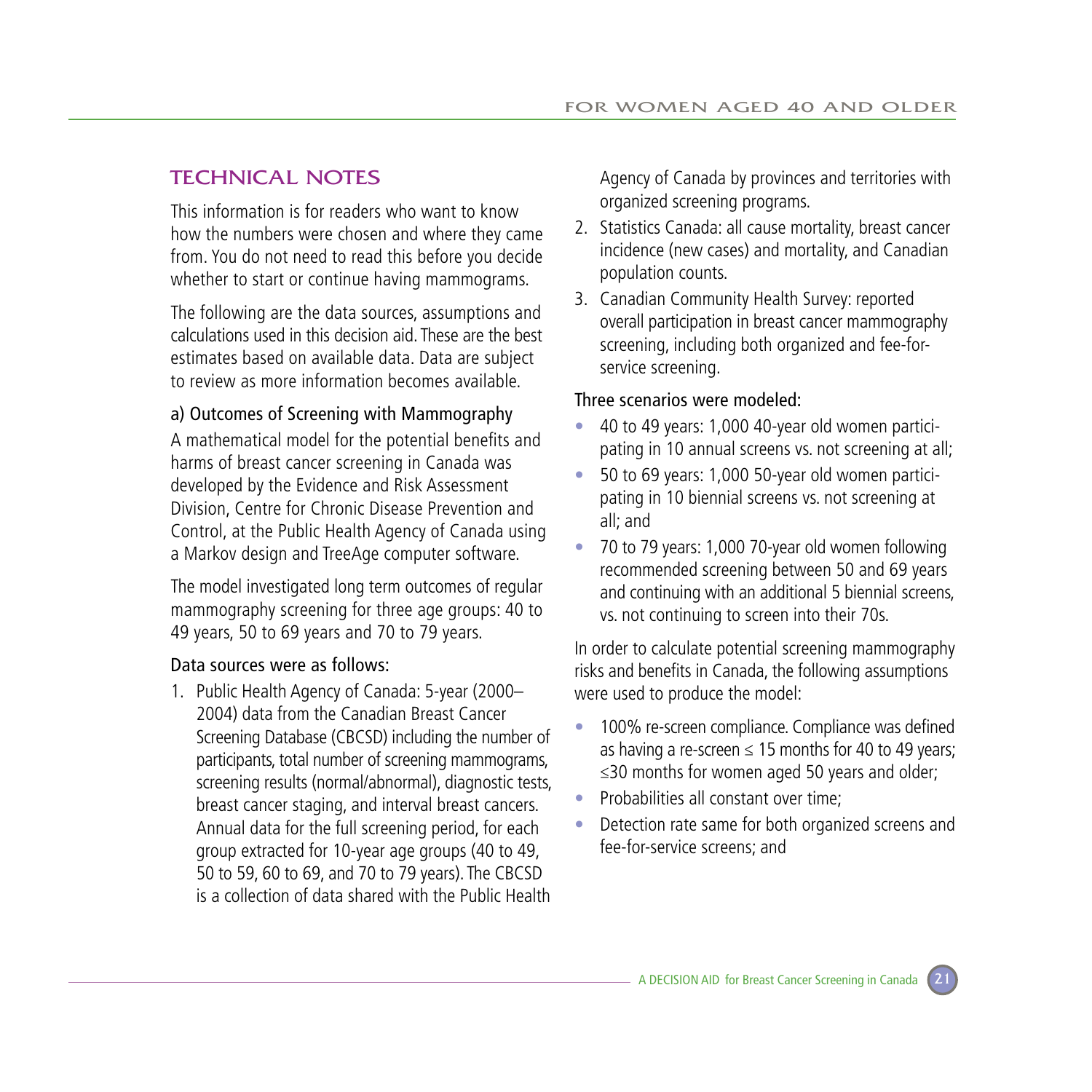• People who have been recalled in the past have the same chance of being recalled as those who were not originally recalled.

Screening outcomes were modeled using full screening period data (10 to 20 years) from the CBCSD and defined as:

Normal results: calculated by subtracting the number of women who experience an abnormal result from the total cohort (1,000 women).

False negatives: the estimated number of women in the cohort given an initial normal result, but who are diagnosed with an interval breast cancer <12 months after their last screen and before their next scheduled screen.

Abnormal results: the estimated number of the women in the cohort who experience an abnormal result at least once over the full screening period.

Further imaging only: the estimated number of women in the cohort with an abnormal result who are recalled for at least one diagnostic mammogram or ultrasound over the full screening period with or without surgical consult or primary care referral, yet are not recalled for biopsy.

Other tests and primary care: the estimated number of women in the cohort with an abnormal result who are recalled for a surgical consult, clinical breast exam, or primary care, yet are not recalled for further imaging or biopsy.

Imaging and biopsy: the estimated number of women in the cohort with an abnormal result who are recalled for at least one biopsy (fine needle aspiration, core or open).

False positives: calculated by subtracting the number of breast cancers detected from the abnormal recall rate.

Breast condition: the estimated number of women in the cohort who receive a confirmed diagnosis of ductal carcinoma in situ (DCIS) during the full screening period.

Invasive breast cancer: the estimated number of women in the cohort who receive a confirmed diagnosis of invasive breast cancer during the full screening period.

Early stage breast cancer: the estimated number of women in the cohort whose breast cancer is diagnosed as an early stage (Tumor, Node, Metastasis (TNM) rating I-II). Cancer detected at earlier stages has more treatment options, less recurrence, and improved survival.

Interval cancers: includes the estimated number of women in the cohort who become symptomatic  $> 12$ months after their last regular screen and before their next scheduled screen as well as any breast cancer that took >6 months to diagnose.

For more information on breast cancer screening mammography in Canada, refer to Organized Breast Cancer Screening Programs in Canada: Report on Program Performance in 2003 and 2004. Ottawa: Minister of Public Works and Government Services Canada, 2008. Website: http://www.phac-aspc.gc.ca/ publicat/2008/obcsp-podcs-03-04/participation-eng.php

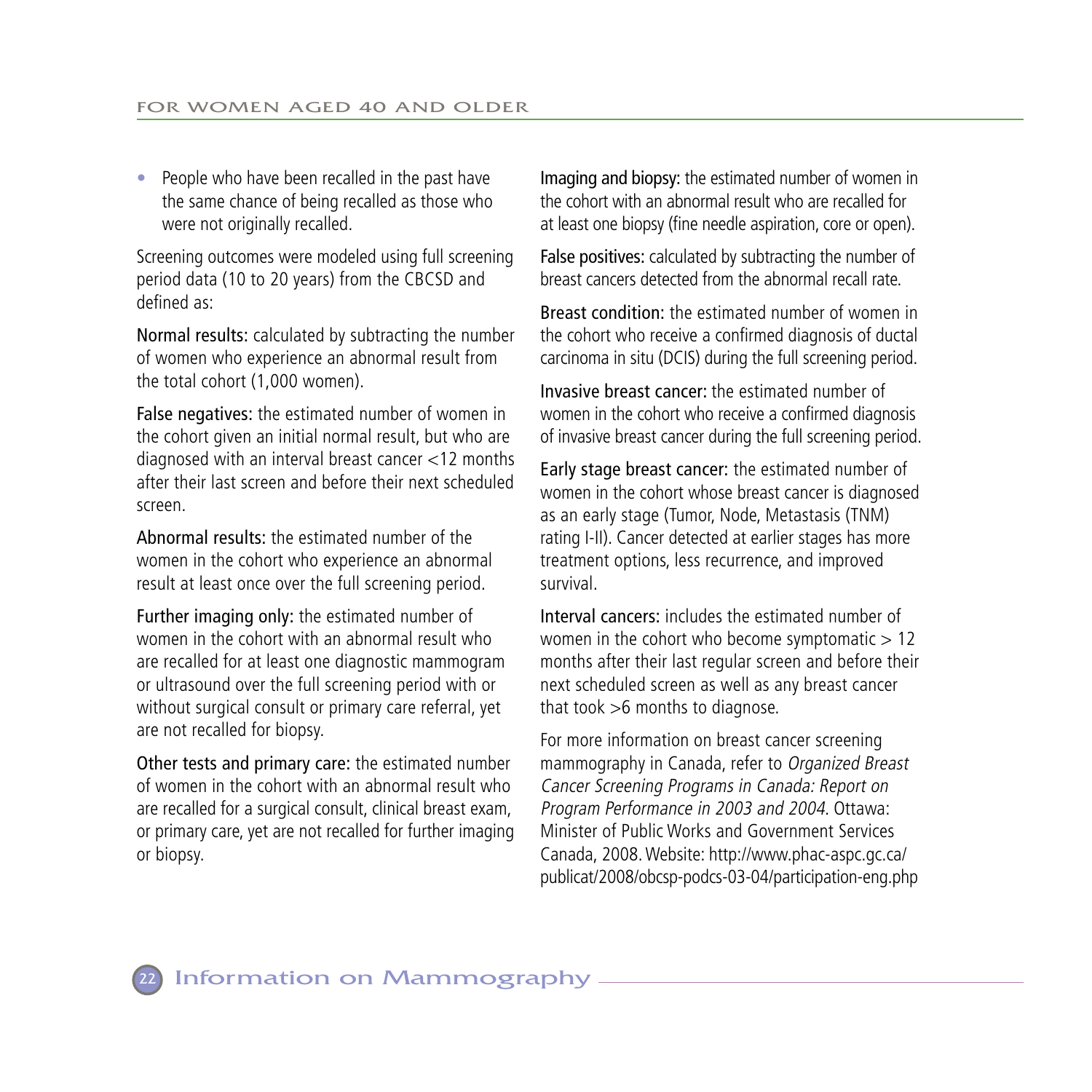#### b) Mammography Screening Effects on Mortality

The goal of breast cancer screening mammography is to reduce mortality (death) from breast cancer. For the 40 to 49 and 50 to 69 year age groups in the Markov risk/benefit model, a 5-year gradual mortality benefit for screening was applied. For the 70 to 79 year age group, full mortality benefit was applied immediately as it was assumed women of this age group followed recommended biennial screening between 50 to 69 years of age. For the scenario where women stop screening at 70 years of age, a gradual reduction in mortality benefit was applied.

Relative risk reduction (RRR) was estimated to be 23%, 37% and 37% for each respective age group as described below:

40 to 49 years: Meta-analysis has shown a relative risk reduction (RRR) of deaths from breast cancer of women aged 40 to 49yrs to be between 7 and 23%.<sup>1</sup> After adjustment for compliance, it is reasonable to use a RRR of 23% for those women who actually attend for screening.<sup>2</sup> This value is supported by a model of screening outcomes conducted in Australia<sup>3</sup> as well as a recent randomized control trial showing mortality reduction adjusted for non-compliance in this age group at 24%.4

50 to 69 years: Meta-analyses have shown a relative risk reduction of deaths from breast cancer of approximately 25% for women aged 50 to 69 years.<sup>5,6</sup> In order to reflect the likely impact on women who actually attend regular screening, a compliance adjusted relative risk reduction of 37% was used.2

70 to 79 years: As the model assumes women over 70 years are continuing regular biennial screening, and the mortality benefit of screening is seen 5 years after the first screening visit (while in their 50s), it can be deduced that a woman in the 70 to 79 year age group will experience the same benefit as those 50 to 69 years of age if the woman's life expectancy is 5 years or more. This is supported by evidence from a large trial in Sweden showing screening is as effective in reducing mortality from breast cancer in women aged 65 to 69 as it is in women aged 50 to 64. $<sup>7</sup>$  Al-</sup> though limited, published literature has estimated the relative mortality benefit in those over 70 years of age to be lower than that for those aged 50 to 59 years. $8.9$ This is because relative to younger women, older women have a reduced life expectancy. However, the risk/ benefit model allows for declining life expectancy by including the annual risk of death from any cause as the cohort ages. Similar assumptions were made by two other screening mammography Markov models.<sup>3,10</sup>

Deaths prevented: The number of lives extended as a result of screening is 1, 5 and 2.5 lives for the 40 to 49, 50 to 69 and 70 to 79 years cohorts of 1,000 women respectively. These results are comparable to those using data from Breast Screen Australia (0.5, 5, 2 lives).3 However, in order to share the most accurate modeled values for readers of the decision aid, numbers have not been rounded up to the whole, but rather presented as the number of women who would need to be screened to prevent one death.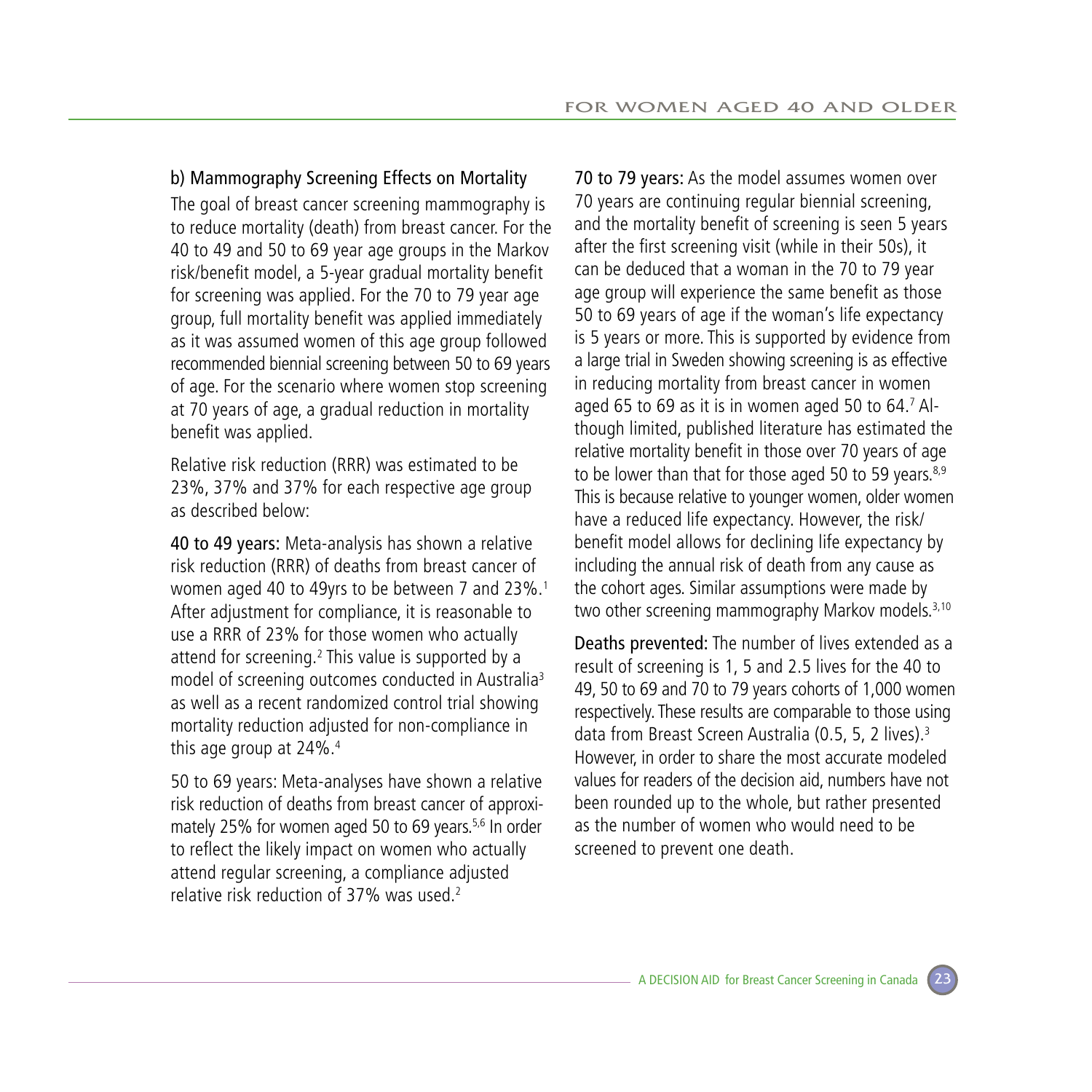Deaths from breast cancer: the estimated number of women who die of breast cancer within the 10 year or 20 year screening period (40 to 49/70 to 79 and 50 to 69 age groups respectively) despite their efforts to screen. This number is not a percentage of the total 1,000 women cohort, but rather from within the number of women needing to be screened to save one life. This is specific to each age group. Data on deaths among women in each of the three age groups due to breast cancer for 2000–2004 were obtained from Statistics Canada.

Deaths from other causes: the estimated number of women who die of causes other than breast cancer within the 10 year or 20 year screening period (40 to 49/70 to 79 and 50 to 69 age groups respectively). This number is not a percentage of the total 1,000 women cohort, but rather from within the number of women needing to be screened to save one life. This is specific to each age group. Data on deaths among women in each of the three age groups due to all other (non-breast cancer) causes for 2000–2004 were obtained from Statistics Canada.

#### c) Breast Cancer Risk Factors

Upon review of current scientific evidence on the relative risk (RR) values for breast cancer risk factors, each was placed into either a major (RR≥2) or minor (RR<2) category. Risk factors specific to very high risk or select sub-groups were not included. References can be found in the decision aid reference list.

#### Technical Notes References

- 1. Armstrong K, Moye E, Williams S, Berlin J, Reynolds E. Screening mammography in women 40 to 49 years of age: A systematic review for the American College of Physicians. Annals of Internal Medicine. 2007; 146:516-26.
- 2. Glasziou PP. Meta-analysis adjusting for compliance: the example of screening for breast cancer. Journal of Clinical Epidemiology. 1992; 45:1251-6.
- 3. Barratt A, Howard K, Irwig L, Salkeld G, Houssami N. Model of outcomes of screening mammography: information to support informed choices. British Medical Journal. 2005; (7497):936-8.
- 4. Moss SM, Cuckle H, Evans A, Johns L, Waller M, Bobrow L. Effect of mammographic screening from age 40 years on breast cancer mortality at 10 years' follow-up: a randomized control trial. The Lancet. 2006; 368:2053-60.
- 5. Kerlikowske K, Grady D, Rubin SM, Sandrock C, Ernster VL. Efficacy of screening mammography: a meta-analysis. Journal of American Medical Association. 1995; 273(2):149-54.
- 6. Nystrom L, Andersson I, Bjurstam N, Frisell J, Nordenskjold B. Long-term effects of mammography screening: updated overview of the Swedish randomized trials. The Lancet. 2002; 359:909-19.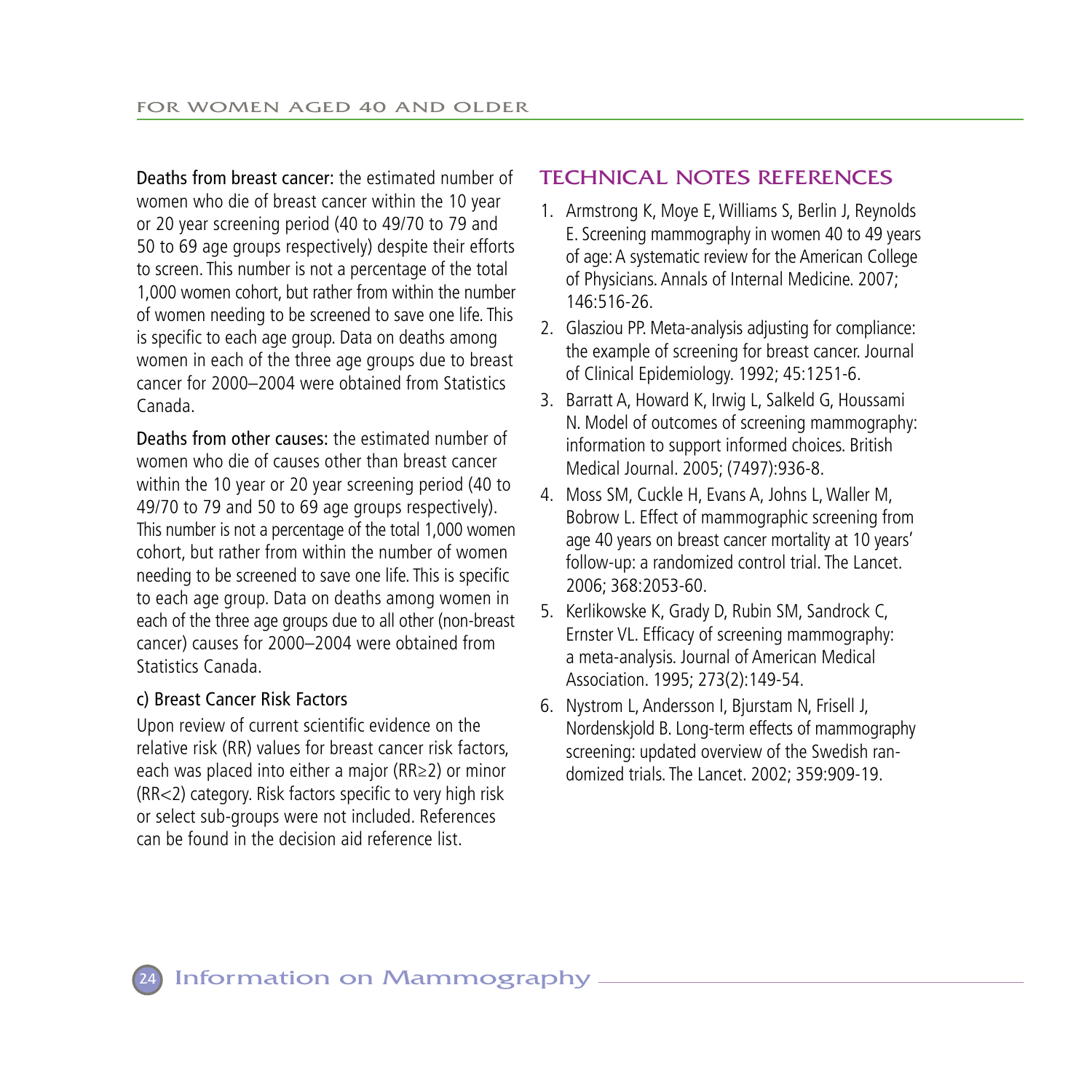- 7. Chen HH, Tabar I, Fagerberg G, Duffy SW. Effect of breast cancer screening after age 65. Journal of Medical Screening. 1995; 2(1):10-14.
- 8. Barratt A, Irwig L, Glasziou P, Salkeld G, Houssami H. Benefits, harms, and costs of screening mammography in women over 70 years of age: a systematic review. Medical Journal of Australia. 2002; 176:266-71.
- 9. Cox, B. The effect of service screening on breast cancer mortality rates. European Journal of Cancer Prevention. European Journal of Cancer Prevention. 2008; 17(4):306-311.
- 10. Kerlikowske K, Salzmann P, Phillips KA, Cauley JA, Cummings SR. (1999). Continuing screening mammography in women aged 70-79 years. Impact on life expectancy and cost-effectiveness. JAMA, 282:2756-63.